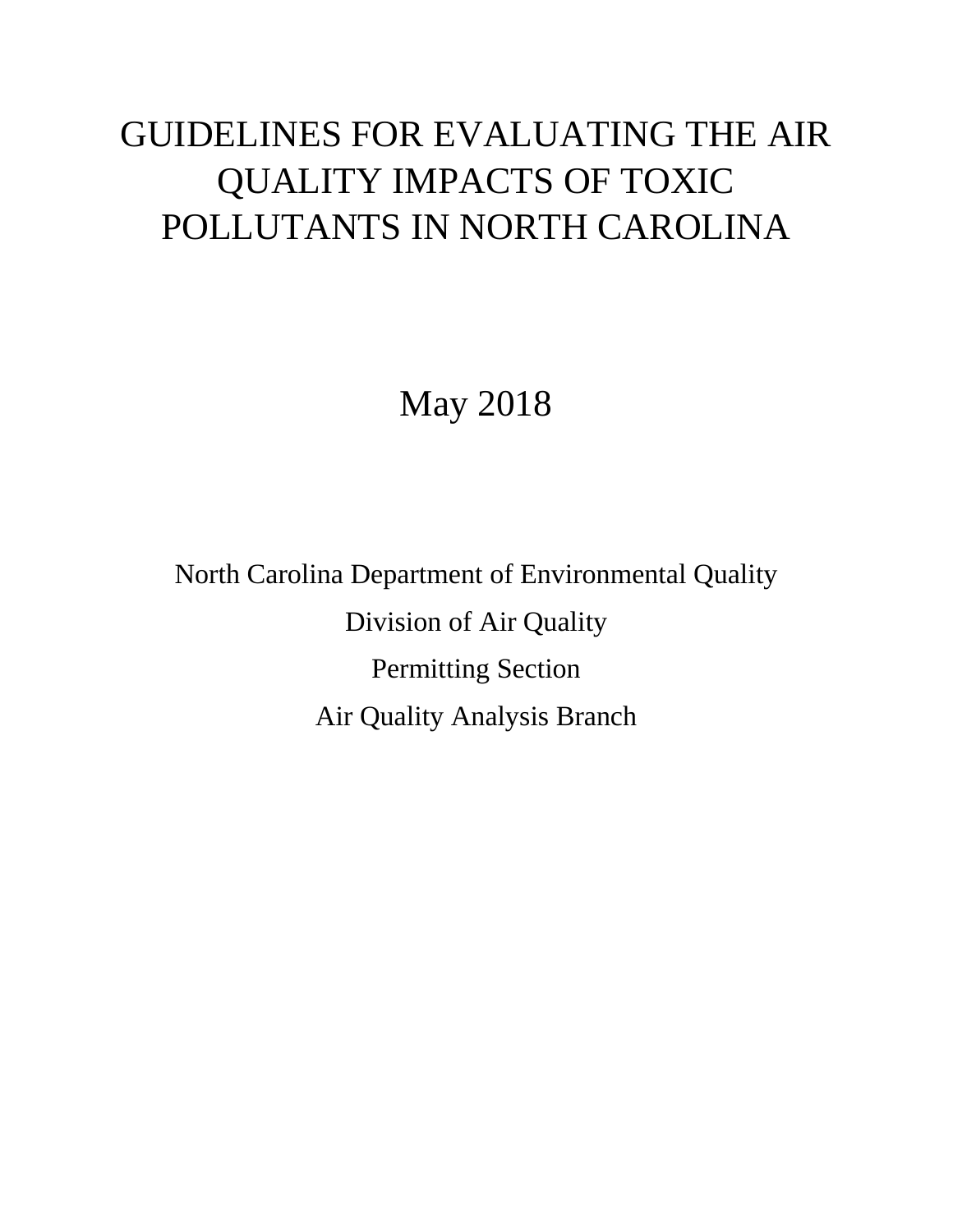## **Table of Contents**

| 1.0 |                  |
|-----|------------------|
|     |                  |
|     |                  |
|     |                  |
|     |                  |
| 2.0 |                  |
| 3.0 |                  |
|     |                  |
|     |                  |
|     |                  |
|     |                  |
|     |                  |
|     |                  |
|     |                  |
| 4.0 |                  |
|     |                  |
|     |                  |
| 5.0 |                  |
|     |                  |
|     |                  |
|     |                  |
|     |                  |
|     | 5.3 AERMAP<br>17 |
|     |                  |
|     |                  |
|     |                  |
| 6.0 |                  |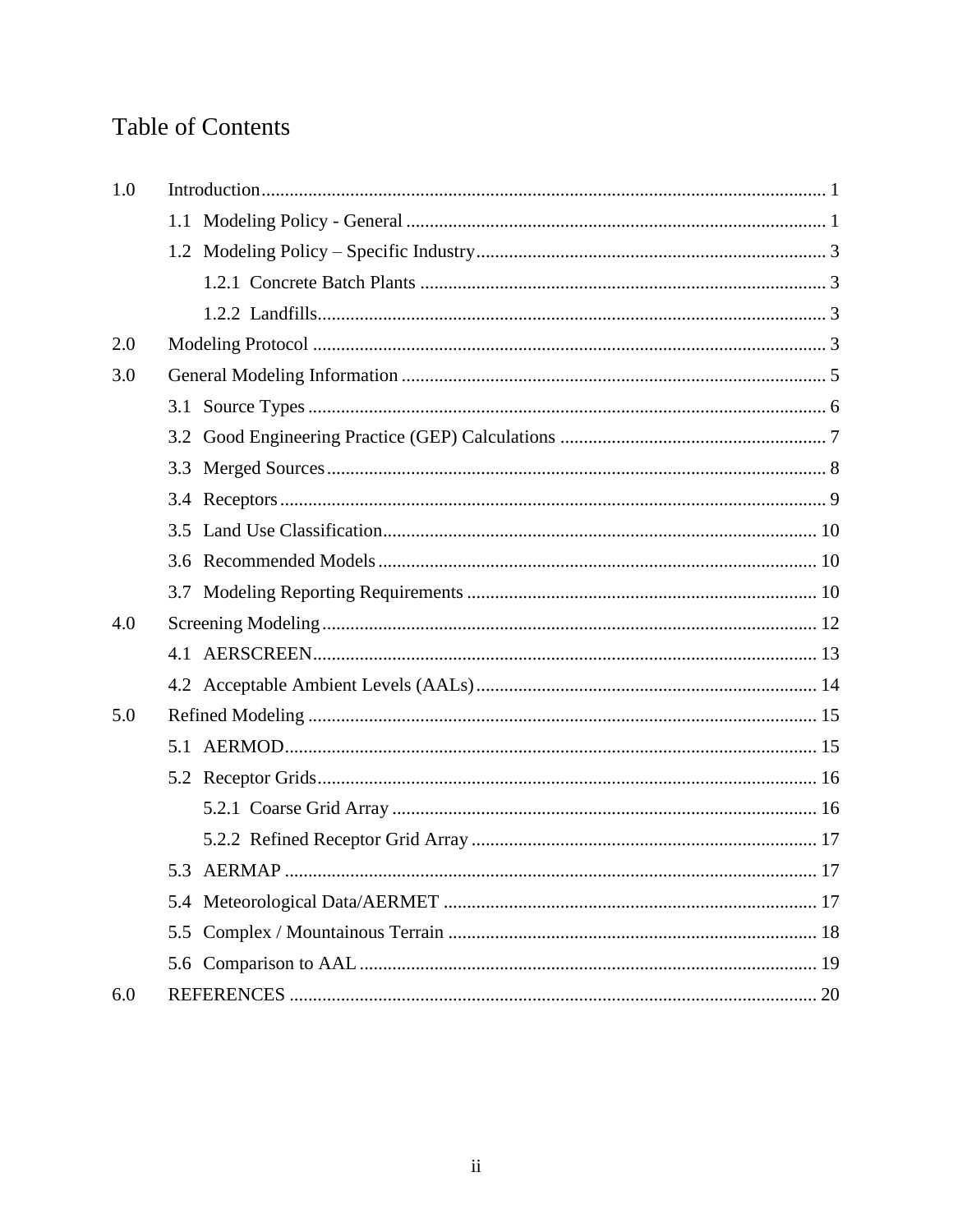# List of Tables

|--|

# Appendices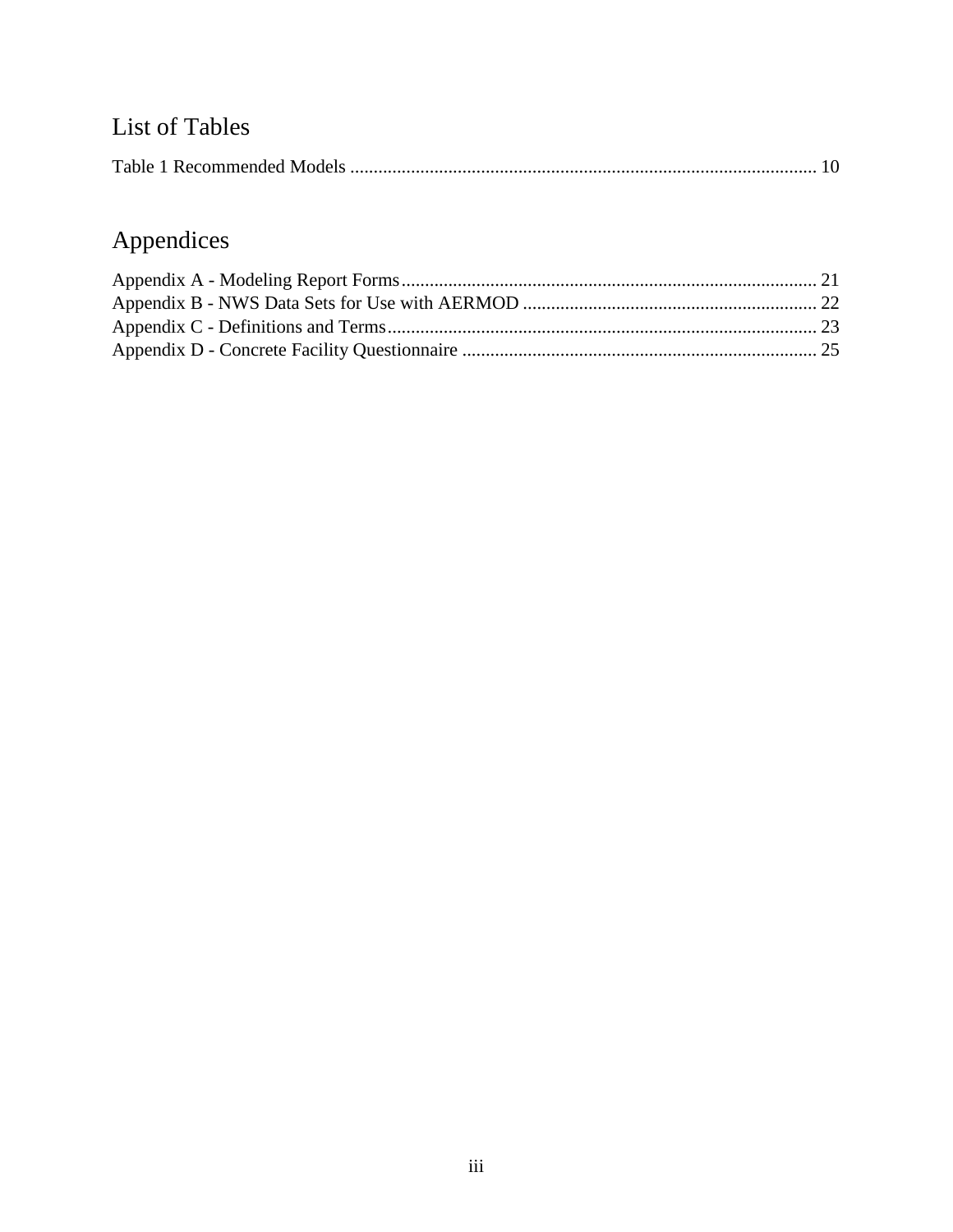#### <span id="page-3-0"></span>1.0 Introduction

The purpose of these guidelines is to assist facility owners and air quality specialists in demonstrating to the Air Quality Analysis Branch (AQAB) of the North Carolina Division of Air Quality (NCDAQ) that any regulated toxic air pollutant emitted from the facility and listed in 15A NCAC  $02Q<sup>1</sup>$  Section .0711 of the Toxic Air Pollutant Procedures will not result in ambient concentrations exceeding the Acceptable Ambient Levels (AALs) listed in 15A NCAC 02D Section .1104. Note: Section .0711 includes two separate lists of facility-wide emission rates requiring an air toxics modeling demonstration. The first list, Section .0711(a), specifies more conservative emission rates where one or more facility emission release points are obstructed or non-vertically oriented. The second list, Section .0711(b), specifies less conservative emission rates where all facility emission release points are unobstructed and vertically oriented.

Additionally, the owner of any facility subject to Prevention of Significant Deterioration (PSD) may be required by the NCDAQ to perform dispersion modeling for air toxics. AQAB recommends that air toxics be discussed and addressed during the PSD pre-application meeting for any PSD project to prevent potential delays in review of permit applications and accompanying modeling materials.

These guidelines should be followed for performing the dispersion modeling analysis demonstrating compliance with AALs listed in 15A NCAC 02D Section .1104.

All modeling guidance discussed in this document adheres to appropriate EPA guidance<sup>2</sup> (documentation and policies) for determining the impact of any air pollutant. The guidelines presented in this document may change at any time as new guidance or new air quality modeling techniques become available. For the latest changes in AQAB guidance, refer to the "Alerts Page" located on the NCDAQ web site, which can be found at:

[http://deq.nc.gov/about/divisions/air-quality/air-quality-permits/modeling-meteorology/alerts.](http://deq.nc.gov/about/divisions/air-quality/air-quality-permits/modeling-meteorology/alerts)

Any further questions, clarifications, and concerns regarding proper application of current modeling guidelines and alternative modeling techniques should be addressed directly in consultation with the AQAB.

#### <span id="page-3-1"></span>1.1 Modeling Policy - General

The applicant is required to conduct dispersion modeling when the total facility-wide emissions of a regulated air toxic exceed the emission rates listed in 15A NCAC 02Q .0711 as a result of the addition of a new source or modification of an existing source, unless exempted under 15A NCAC 02Q .0702. The modeling must demonstrate that the ambient concentrations of the affected air toxics will not exceed the applicable AALs, listed in 15A NCAC 02D .1104.

New facilities are required to identify and evaluate emissions of air toxics from all sources. Existing facilities making modifications are required to identify and evaluate all sources of new air toxics and all existing sources that show a facility-wide "net" increase of air toxics because of the modifications.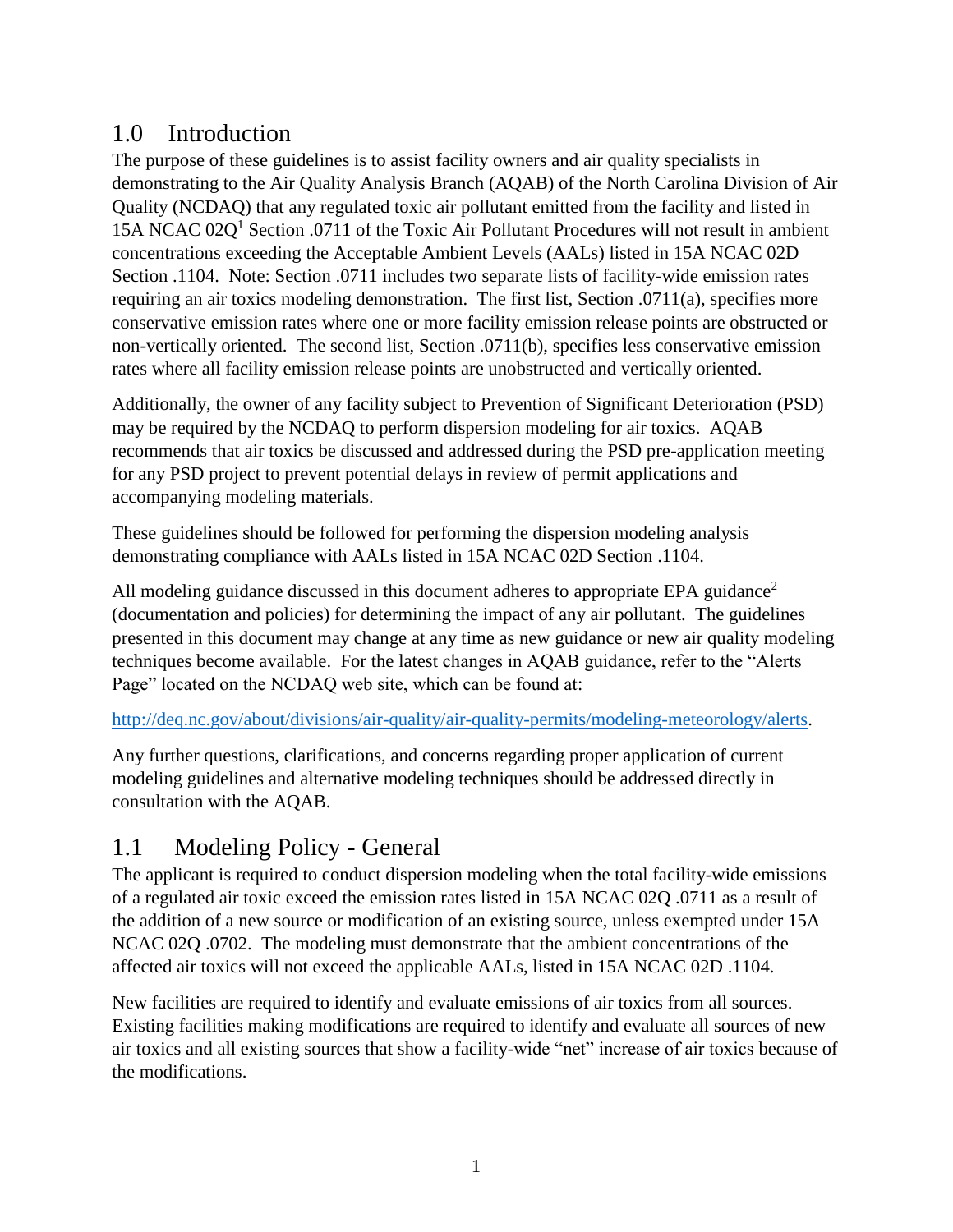Total facility emissions of the air toxics (those toxics listed in 15A NCAC 02Q .0711) must be compared to the applicable toxic emission rates also listed in 02Q .0711. If the facility's total emissions exceed those values for any of the North Carolina air toxics, those toxics must be modeled to show compliance with the applicable AALs listed in 15A NCAC 02D .1104. Note: Any changes in source characteristics previously modeled to show compliance may require a new modeling compliance demonstration. Modeling requirements for proposed modifications that *do not* result in a facility-wide "net" increase of air toxic emissions will be evaluated by the NCDAQ on a case-by-case basis.

Questions or comments regarding stack testing, mass balance calculations, or toxic emission factors should be directed to a NCDAQ air quality engineer.

Facility-wide and source-by-source toxics emission limits may be based on a variety of conservative dispersion modeling methodologies provided ambient impacts model below the applicable AALs. Applicants may propose emission limits based on potential and/or actual emission rates that model below the applicable AAL. Optimized emission limits may be proposed that are based on modeled emissions impacts scaled to an acceptable percentage of the applicable AAL. Further optimized emission limits can be made in terms of facility-wide impacts based on individual source contributions, facility-wide impacts based on one or more worst-case stacks, or a combination thereof. The applicant is encouraged to contact the AQAB to discuss any uncertainties in proposed emission limits that rely on anything other than facilitywide impacts based on individual emission source contributions.

The applicant is encouraged to submit a modeling protocol to the AQAB prior to conducting and submitting a modeling analysis and permit application, which is discussed in the following section. As an alternative, the applicant may choose to complete the North Carolina Toxics Modeling Protocol Checklist (Appendix A.1) and submit it with the analysis and permit application. Note: modeling protocol approvals are valid for a period of 90 days from the date of approval. Approvals may be extended by submitting a written request to AQAB.

Applicants may request that the AQAB conduct the modeling for them to determine compliance, but are encouraged to contact the AQAB before doing so. To perform requested modeling, the AQAB will require the completion of all facility information in the D3 modeling worksheet (Appendix A.2) and provide the specified facility drawings. This information will be used by the AQAB modelers to conduct a screening analysis. Refined analyses are not generally conducted as part of the modeling request option. If the model results indicate that compliance with the AALs will not be demonstrated for one or more pollutants at the requested emission rates, the applicant will be notified and will be required to perform a complete compliance demonstration.

The AQAB may request updated or refined modeling for toxics pollutants where proposed or existing permitted emission limits are based upon previous model versions, techniques, or methodologies that would have a significant impact on predicted model concentrations. Therefore, development of a modeling protocol and early communications with AQAB prior to commencing a project will significantly improve the efficiency of modeling efforts on the part of the applicant and the subsequent review and approval by the AQAB.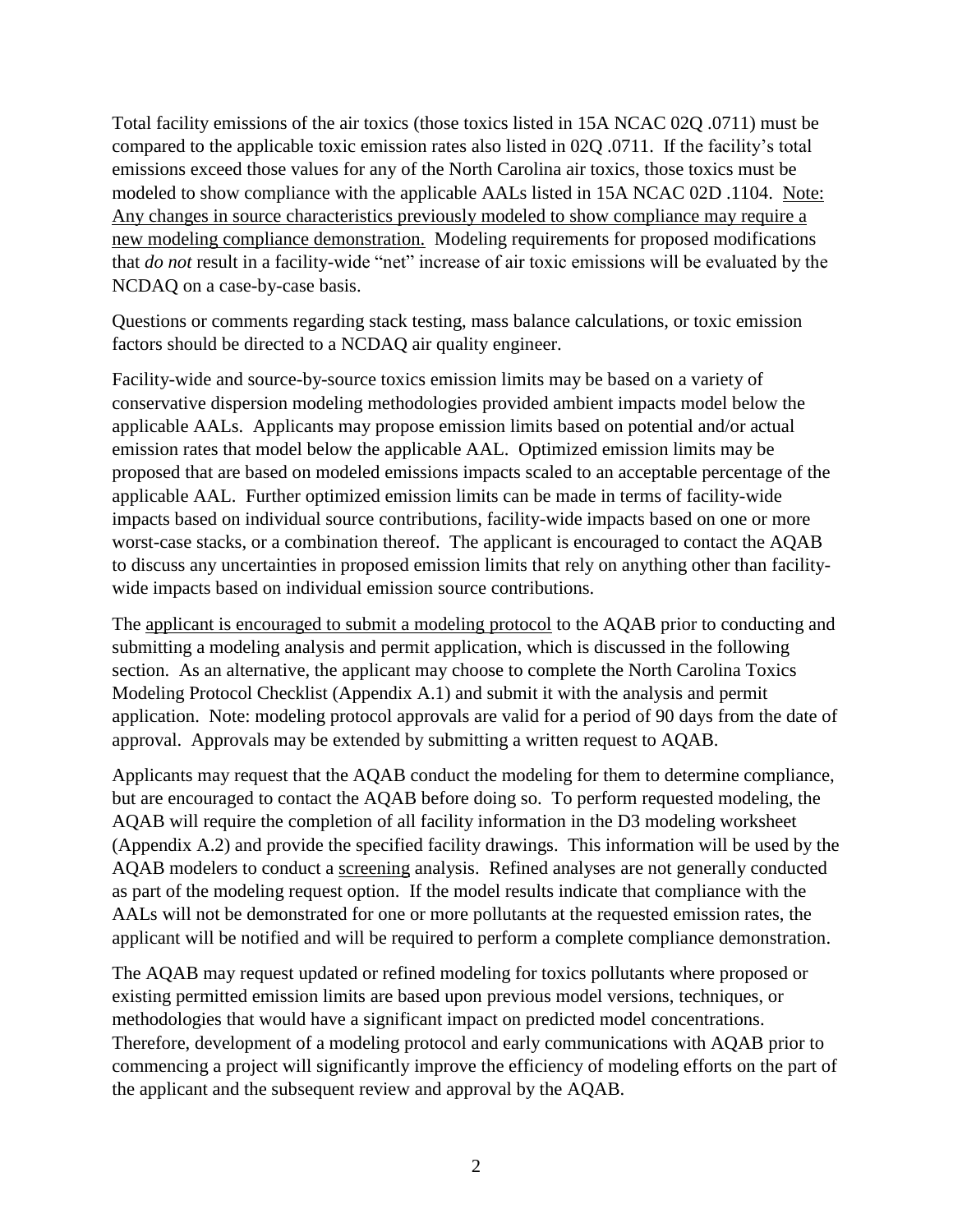## <span id="page-5-0"></span>1.2 Modeling Policy – Specific Industry

In response to air quality issues associated with certain industrial operations, the AQAB has established specific modeling approaches to be used for those industries to evaluate facility-wide pollutant impacts. In addition, the AQAB has also conducted modeling to establish operating thresholds for a limited number of industrial operations that will define when additional or more refined modeling is needed to establish compliance with the applicable AALs. These operating/capacity thresholds can be used in lieu of modeling.

### <span id="page-5-1"></span>1.2.1 Concrete Batch Plants

The AQAB has developed a database for two types of concrete facilities: 1) truck-mix concrete facilities with controls on the truck load-out operation and 2) central-mix concrete facilities. The resultant database of production rates and property line distances, along with information provided from the attached facility questionnaire (Appendix D), can be used to exempt these concrete facilities from modeling and to establish, as needed, a maximum annual concrete production rate limit to assure compliance. The latest production rates and property line distances are available at: [https://ncdenr.s3.amazonaws.com/s3fs-public/Air](https://ncdenr.s3.amazonaws.com/s3fs-public/Air%20Quality/permits/files/genrl/Concrete_Production_Modeling_Rates.pdf)  [Quality/permits/files/genrl/Concrete\\_Production\\_Modeling\\_Rates.pdf.](https://ncdenr.s3.amazonaws.com/s3fs-public/Air%20Quality/permits/files/genrl/Concrete_Production_Modeling_Rates.pdf) The AQAB will conduct refined level modeling for truck-mix facilities located in mountainous regions, provided these facilities use truck load-out controls. The AQAB will evaluate facility mountain region applicability on a case-by-case basis.

#### <span id="page-5-2"></span>1.2.2 Landfills

Because of an AQAB study, it was concluded that most, if not all, landfills may be screened from future modeling requirements. A landfill data spreadsheet was developed that summarizes the relevant emission and modeling variables. For future landfill submittals, the applicant must supply the following information to potentially screen formal modeling submittal requirements: location of landfill (city, county), emission sources by type (e.g., area, point, flare, etc.), pollutant emission rates for each source, and a site map identifying emission sources and property boundaries. Once the information is received, the AQAB will compare the data with the landfill spreadsheet and draft an appropriate response.

As additional industrial specific modeling protocols/policies are developed, they will be added to this guidance and posted on the AQAB web page.

## <span id="page-5-3"></span>2.0 Modeling Protocol

Any permit application that requires a modeling compliance demonstration must be preceded by a detailed modeling plan or protocol. As an alternative, the North Carolina Toxics Modeling Protocol Checklist may be completed and submitted with the modeling analysis. A detailed modeling plan gives the AQAB the opportunity to review and comment on the proposed project and modeling methodology before the analysis is begun, and ensures that the final modeling analysis will be conducted in accordance with existing NC regulations and modeling requirements. An approved plan will minimize overall modeling efforts, which will result in shorter total permit review times. The protocol must be approved by the AQAB before the final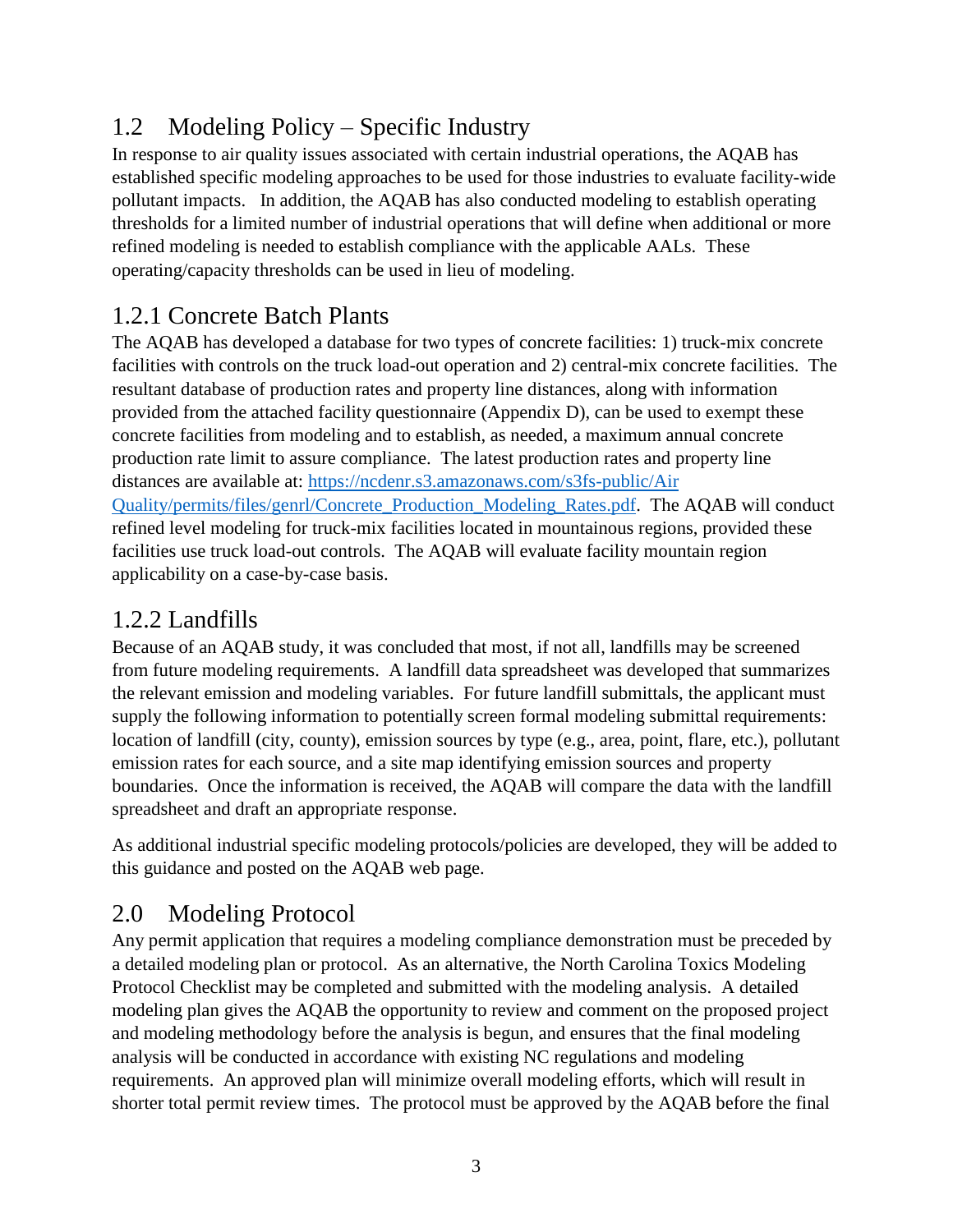modeling analysis is submitted. The information listed below should be discussed in the modeling protocol, and submitted with the modeling analysis:

- a) A general discussion of plant processes and the types of emission sources under consideration;
- b) A certified plat, signed survey, or copy of the deed from the County Register of Deeds Office, in that order of preference, of the industrial site clearly locating all property boundaries;
- c) A detailed site map showing locations of property boundaries, emission sources (existing and proposed), existing and proposed facility buildings or structures [the map must show the dimensions (height, width, length) of all buildings and structures], and any public right-of-ways traversing the property (e.g. roads, railroad tracks, rivers, etc.). The site diagram should also provide a scale and true north indicator and should show UTM coordinates or the latitude/longitude of at least one point (e.g. source or building corner). If known, indicate the format or projection of the UTM coordinates (e.g. NAD27 or NAD83);
- d) A preliminary list of all the facility toxic air pollutants, their emission rates, and their respective NC toxic permitting emission rate (TPER) as listed in 15A NCAC 02Q .0711. Use NC Form 2 (Appendix A.4) or an equivalent form;
- e) A detailed discussion of modeling scenario assumptions that form the basis for modeled sources, operating levels (e.g., engine load, operating times, etc.), and associated emission rates and release parameters. Include additional discussion of representativeness and/or conservatism of scenarios as they apply to pollutant annual, daily, and hourly modeled averaging periods.
- f) A list or table of stack parameters for all existing and proposed sources. NC Form 3, 3A, and 3V, (Appendix A.5, A.6, A.7) or an equivalent form may be used to list the stack parameters. If multiple stacks are merged, identify the merged stack and include all "M" factor calculations. List area or volume sources separately and include a short discussion on why these sources are represented as area or volume sources. All fugitive emissions should be identified and quantified;
- g) A preliminary Good Engineering Practice (GEP) analysis using NC Form 1 (Appendix A.3) or an equivalent form. All individual or combined structures (those Within 1L of each other) with a region of influence (5L) extending to one or more sources must be included in the GEP analysis (where L is equal to the lesser of building height or horizontal projected width). As necessary, discuss techniques for calculating GEP stack height for each structure. (Also, please note that refined BPIP modeling output is generally accepted as a GEP analysis);
- h) All emission calculations used to derive initial area and initial volume source parameters (e.g.,  $\sigma_{v0}$  and  $\sigma_{z0}$  calculations);
- i) If using AERMET dataset processed by AQAB, provide a short discussion of the proposed meteorological data (e.g. stations and years selected); **if using on-site or other alternative AERMET dataset**, provide detailed discussion of raw data selection and processing options under Stages 1-3 of the AERMET and AERMINUTE processing, AERSURFACE inputs and precipitation analysis, and any data substitution methods;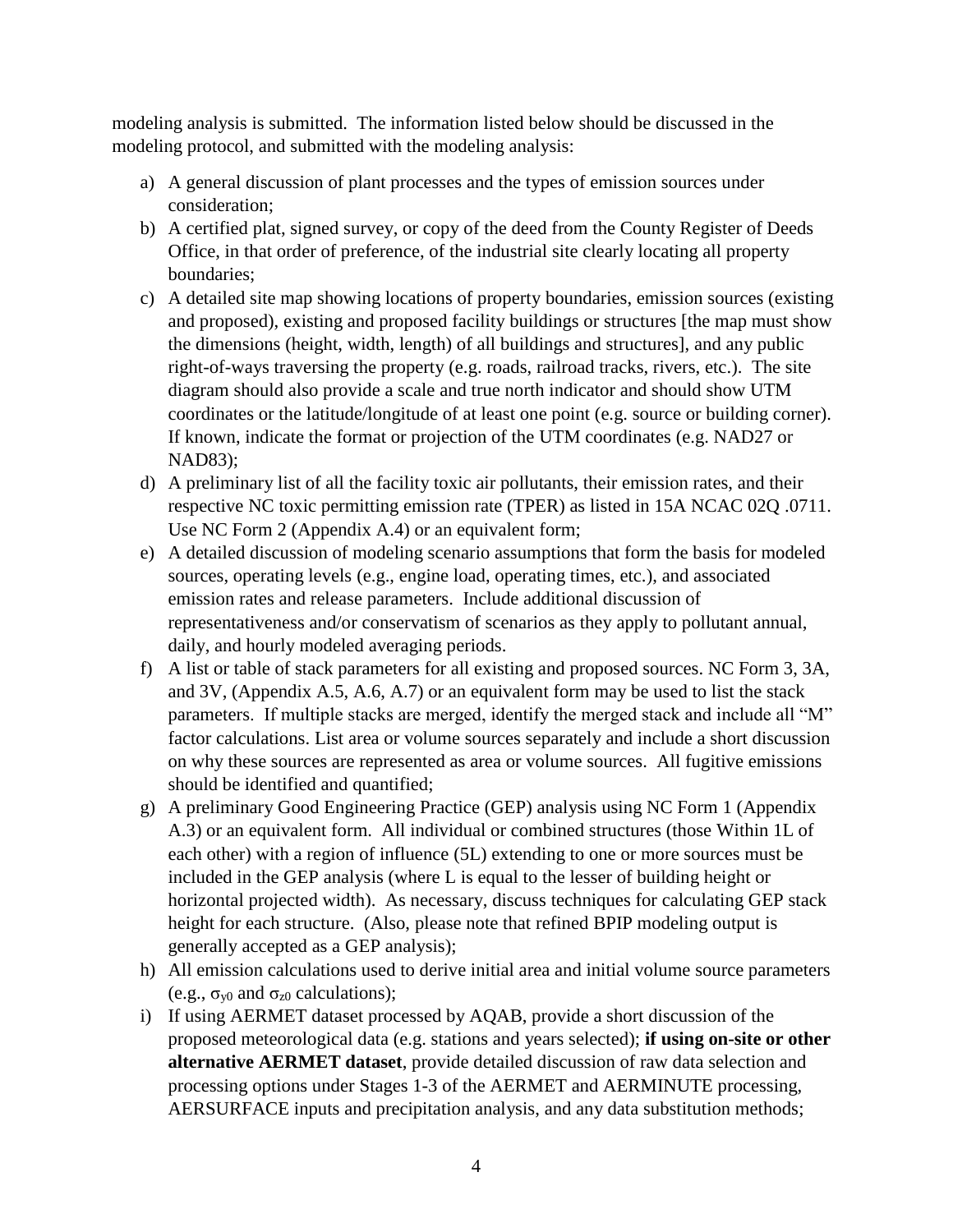- j) A short discussion of proposed receptor locations, resolution, and terrain considerations (from USGS elevation data). Note: Any changes made to the topography, due to excavating, etc., should be reflected in the analysis for review;
- k) A USGS map highlighting the location of the facility, including property boundary identification, which includes a scale and contour interval;
- l) A short discussion of urban/rural considerations;
- m) A short discussion of model(s) selection and version of model used;
- n) A table summarizing modeling results that compares them with the appropriate AALs.

If the submitted modeling plan discussion is limited to screening modeling, and refined modeling becomes necessary to determine compliance, the modeling plan must be revised and resubmitted to the AQAB for approval prior to submitting the refined modeling analysis.

A modeling protocol is valid for a period of 90 days from the date of the approval to ensure that any changes made in response to advancements made in the science of air quality dispersion modeling are valid. However, previously approved modeling protocols may be substituted for a new submittal if they are less than one year old and a letter is submitted that requests that a previously approved protocol be used (specifying date of previous submittal). The letter should discuss in detail the proposed facility modifications, and any proposed changes to the methodologies (including model updates, etc.). If the modeling analysis will not be submitted prior to the modeling plan expiration date, a protocol "approval extension request," or a revised protocol should be submitted to the AQAB before the modeling analysis is submitted.

Generic modeling protocols for "multi-location" modeling will not be accepted (e.g. large "multi-site" industries submitting one protocol to model more than one facility at the same time). For proposed "multi-facility" evaluations, each individual facility must have an approved protocol unique to that facility. The discussion of the facility (sources, buildings, receptors, terrain, etc.) should include every aspect of the "individual" facility; generalizations will not be accepted.

#### <span id="page-7-0"></span>3.0 General Modeling Information

This section discusses dispersion modeling assumptions, guidelines, and details as applied to modeled source types, good engineering practice stack height, merged point sources, receptors, land use classifications, recommended models, and modeling reporting requirements.

In general, several assumptions and limitations apply to approaches and methodologies presented here in the context of dispersion modeling demonstrations for toxic air pollutants. All toxic air pollutants are assumed to be inert and non-reactive given the relatively short transport distances modeled. This assumption is largely based on the short distances between sources and maximum off-property impacts typically modeled for most facilities. As such, toxic air pollutant releases over these distances are assumed to not have enough reaction time or reagent availability to significantly affect downwind modeled concentrations. Another key assumption for modeling toxic air pollutants involves the relative density of the emissions, or plume, to ambient air. Most dispersion modeling topics covered here imply or assume that the density of the plume carrying the toxic air pollutant is the same as the density of the ambient air. This assumption is based on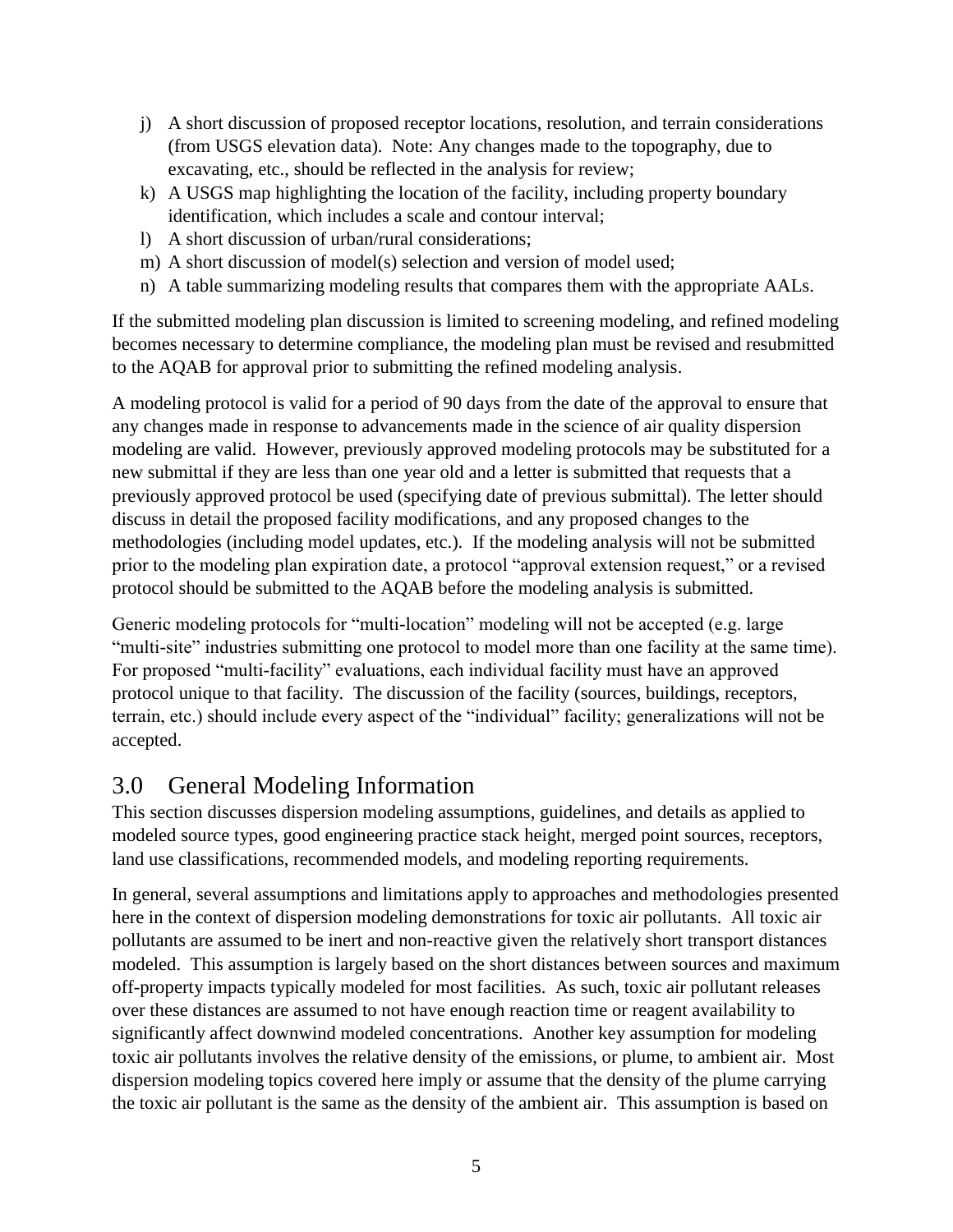the relatively small or dilute concentrations of the toxic air pollutants released in the plume. This assumption is typically valid for combustion emissions. However, plume density assumptions should be reviewed with an NCDAQ air quality engineer in cases such as process emissions where the concentration and/or combination of plume gas constituents may indicate a dense gas release. Lastly, much of the topics covered in this section and throughout the guidance rely on the assumption of steady-state emission and dispersion of pollutants. Source emission rates are typically modeled assuming no non-steady chemical or physical perturbations or fluctuations as observed, for example, during source testing, start-up and shutdown operations, or batch production operations. As such, worst-case emission rates and stack parameters for each pollutant, averaging period, and operating scenario are typically modeled unchanged for the duration of the modeling analysis period. Questions or comments regarding worst-case emission rates, stack parameters, and operating scenarios modeled should be directed to a NCDAQ air quality engineer.

#### <span id="page-8-0"></span>3.1 Source Types

Industrial pollutant emissions can generally be characterized in four different ways:

Point or Flare sources: examples include stacks, chimneys, exhaust fans, vents, or flares. These sources can be modeled with most dispersion models including AERSCREEN and AERMOD, which can evaluate building downwash, and obstructed and/or non-vertical releases.

Area sources: examples include ponds, puddles, storage piles, and open pits. These sources can also be modeled with most dispersion models including AERSCREEN and AERMOD.

Volume sources: examples include open buildings and open storage tanks, building roof vents, and conveyor belts. These sources can also be modeled with most dispersion models including AERSCREEN and AERMOD. The model accounts for downwash using the entered horizontal and vertical dispersion parameters ( $\sigma_{v0}$  and  $\sigma_{z0}$ ) of the influencing structure, where:

 $\sigma_{y0}$  = length of side / 4.3

 $\sigma_{z0}$  = vertical dimension of source / 2.15 (for surface-based source)

 $\sigma_{z0}$  = building height / 2.15 (for elevated source on or adjacent to a building)

 $\sigma_{z0}$  = vertical dimension of source / 4.3 (for elevated source not on or adjacent to a building)

To determine the lateral side for  $\sigma_{v0}$  calculations, the correct method is to use volumes with square area footprints and use the side of the square. A non-square footprint should be divided up into two or more square ones. AQAB will accept, as an alternative method, using the side of an equal area square footprint. In other words, use the square root of the total footprint area of the volume source. To prevent delays and reworks, confer with the AQAB prior to completing the analysis to reach agreement on volume source parameters.

The volume release height is typically assumed to be equal to 50% of the source height, but may vary depending upon the specific characteristics of the source under consideration.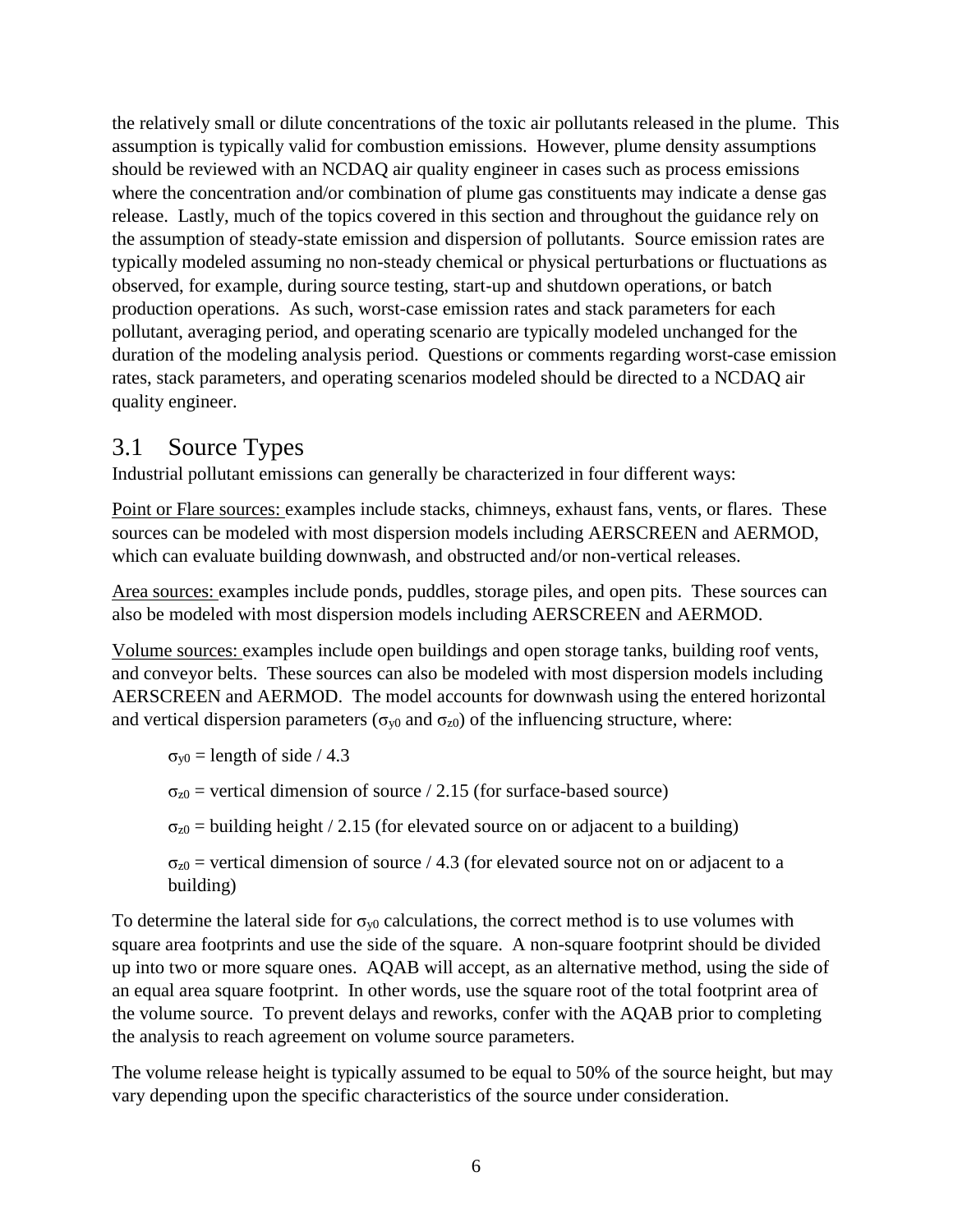Line sources: examples include roadways and streets (mobile fugitive and combustion sources) or lines of roof vents or stacks. AERMOD can simulate line source emissions as multiple volume sources or area line sources. AERMOD can also simulate buoyant line and point sources using algorithms adapted from the Buoyant Line and Point dispersion model (BLP). Contact the AQAB before choosing any line source type for toxics modeling.

## <span id="page-9-0"></span>3.2 Good Engineering Practice (GEP) Calculations

The atmospheric flow and turbulence around buildings and other obstacles strongly influences how pollutants are dispersed. The height above the ground of undisturbed atmospheric flow, H<sub>g</sub>, is called the good engineering practice (GEP) height. Determining the GEP height is the initial phase of the air quality modeling analysis. GEP stack height is defined as the height necessary to ensure that emissions from the stack will not result in excessive concentrations of any air pollutant in the immediate vicinity of the sources because of atmospheric downwash, eddies, or wakes, which may be created by the source itself, nearby structures, or nearby terrain obstacles.

Using the Guideline for Determination of Good Engineering Practice Stack Height (Technical Support Document for the Stack Height Regulations)<sup>3</sup>, a GEP analysis should be conducted for all structures, combinations of structures (those within 1L of each other,) and terrain features that have a region of influence (5L) extending to one or more emission sources. These obstacles (buildings, structures, or terrain features) should not be limited to only those on the facility property; any off-site structures should be evaluated if their region of influence encompasses one or more facility sources. Assessment of terrain elevations is on a case-by-case basis. Contact the AQAB for more information.

GEP stack height is calculated by using the following equation:

 $H_g = H + 1.5L$ 

Where,

 $H<sub>g</sub>$  = good engineering practice stack height;

 $H =$  height of the adjacent structure or nearby structure;

 $L =$  lesser dimension (height or maximum projected width of the adjacent or nearby structure or terrain feature height).

The obstacle resulting in the largest GEP stack height  $(H<sub>g</sub>)$  for each source is identified as the critical structure for that source. The critical structure dimensions are used by the AERSCREEN model to assess cavity impacts and wake effects for each source modeled. On-site and off-site structures that are not identified as the critical structure, but which are close (within 3L) to the property boundaries and have a region of influence (5L) extending to one or more sources, should also be evaluated for cavity impacts.

Refined models, such as AERMOD, use direction-specific building dimension data, which can be obtained from the EPA Building Profile Input Program (BPIP-PRIME) or several vendor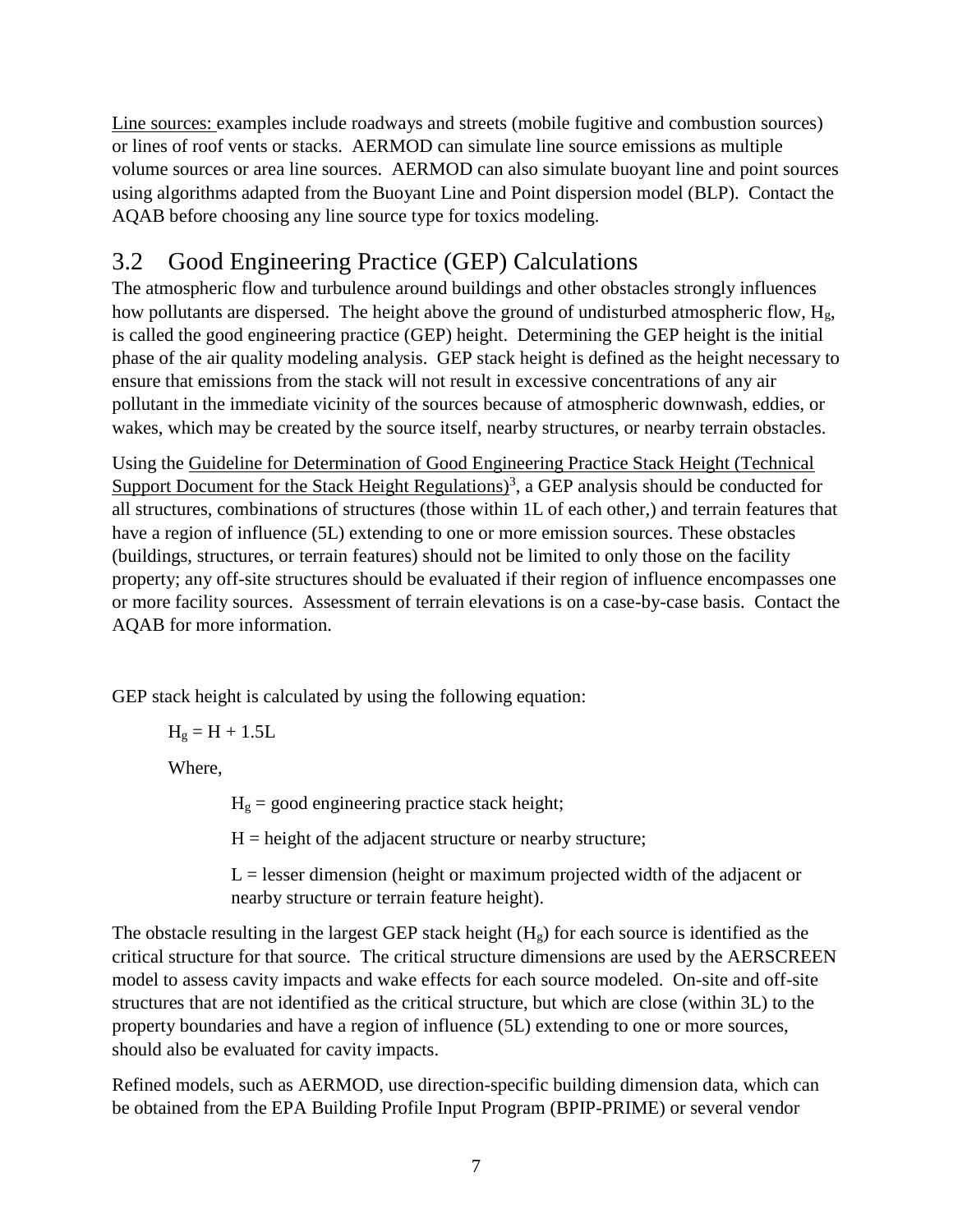GEP-BPIP programs. For tiered structures, start with the largest "footprint" using the height of the shortest tier, and work down to the smallest "footprint" that has the tallest tier. More detailed information regarding combinations of structures (e.g. tiered or complex structures) can be obtained from the EPA GEP guidelines referenced above. Refined BPIP modeling output is generally accepted by the NCDAQ as an acceptable GEP analysis which limits the need for a detailed discussion of GEP rules and regulations. Also, unless otherwise exempted, a stack greater than GEP should be modeled at its calculated GEP height.

#### <span id="page-10-0"></span>3.3 Merged Sources

A single representative stack may be used to represent several sources that are identified as "similar". "Similar" stacks are those that are located less than 100 m apart, emit the same pollutants, and have stack heights and gas exit velocities differing by less than 20 percent. The procedure of merging sources identifies one (1) worst case representative stack from which all the emissions from the sources involved can be modeled. The merged stack is typically located at the closest location, of all the stacks involved, to the property line. This location, if all other parameters were the same, would result in the maximum modeled off-site concentrations. Dissimilar stacks may also be merged, but the merged source technique will result in conservatively high off-site concentrations. Therefore, merging dissimilar stacks should be done with caution. To determine which stack should be used as the representative stack, compute the parameter, M, for each stack, using the following equation:

 $M = (H_s V T_s) / Q$ 

Where,

 $M =$  parameter accounting for the relative influence of stack height, plume rise, and emission rate on concentrations;

 $H<sub>s</sub>$  = stack height (m);

 $V = (\pi/4) v^2 d^2$ ,

Where,

 $V =$  stack gas volume flow rate parameter;

Note: Since it is possible for two stacks to have the same flow rate (V) and "M" value, while still having a large difference in momentum flux, and predicted ambient concentrations, the stack exit velocity (v) is squared when calculating the stack flow rate (V). This is consistent with the algorithms used by the SCREEN3 model to calculate momentum flux and will ensure a conservative emission point is used as the representative stack.

 $v =$  stack gas exit velocity (m/s);

 $d =$  stack exit diameter (m):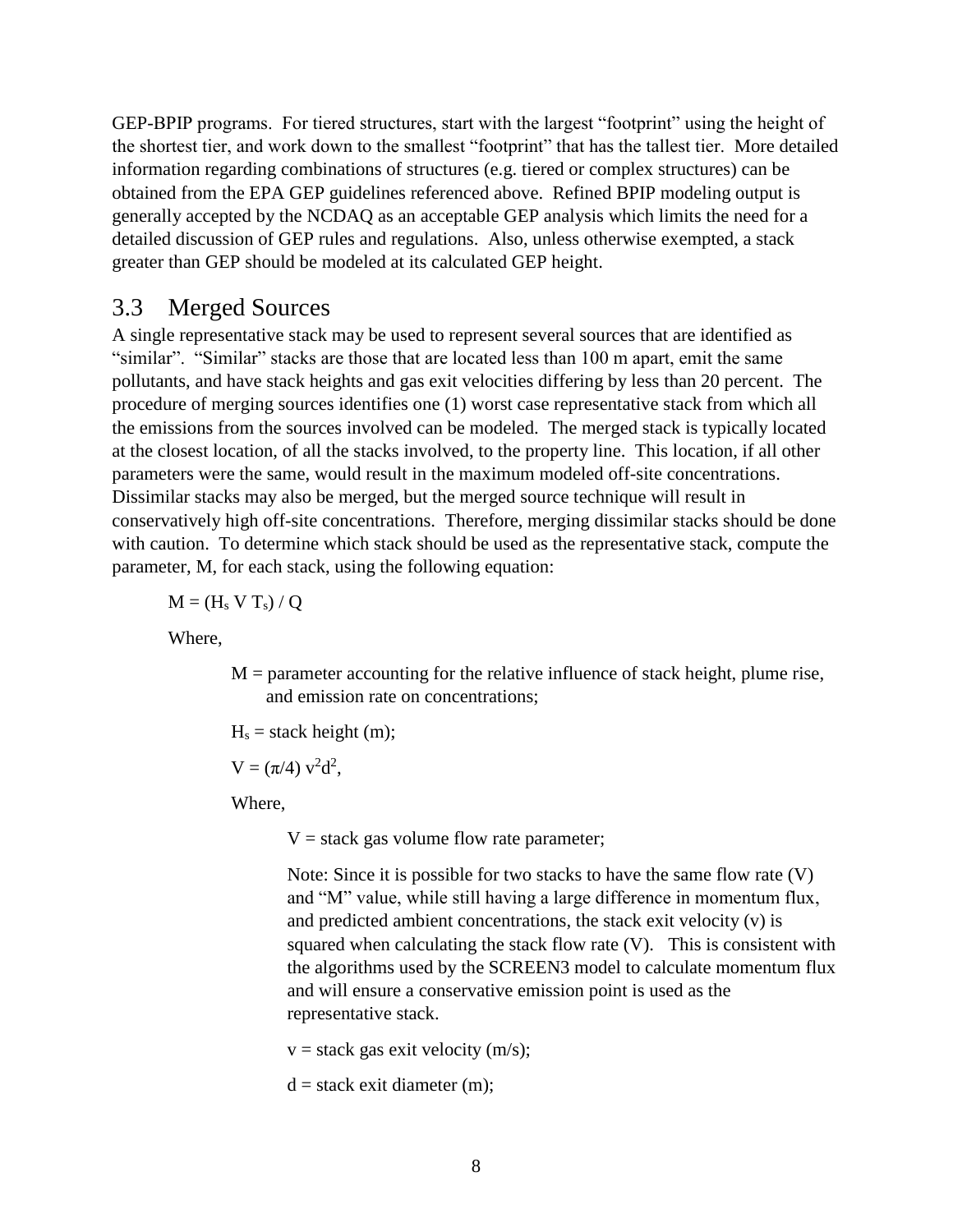$Ts = stack$  gas exit temperature  $(K)$ ; and

 $Q =$  pollutant emission rate (g/s).

The stack with the lowest "M" value is used as the representative stack. The sum of the emissions from all merged stacks is assumed to be emitted from the representative stack; i.e. the merged source is characterized by  $H_{s1}$ ,  $V_{s1}$ ,  $T_{s1}$ , and Q, where subscript 1 indicates the representative stack and  $Q = Q_1 + Q_2 + ... + Q_n$  (the combined emissions). The location of the representative stack is at the actual stack location closest to the property line.

To conservatively estimate ambient impacts using AERSCREEN, the worst-case stack is determined using the lowest "M" factor calculated assuming a "Q" value of 1. The stack with the lowest "M" factor is then used as the representative stack. The sum of the facility-wide emissions and the parameters for the worst-case stack are then input into the model.

Merging stacks in a refined modeling analysis is generally not recommended. Since refined modeling uses actual hourly meteorological data, the representative stack closest to the property line may not necessarily result in the highest ambient concentrations. Similar stacks which are located close to one another and are a considerable distance from the property boundary may be merged; however, the user should discuss the proposed source merging with the AQAB and in the required modeling protocol.

#### <span id="page-11-0"></span>3.4 Receptors

Receptors are points, defined by the modeler, that represent physical locations at which the air dispersion models will predict ambient pollutant concentrations. Groups of Cartesian or polar receptors are usually defined as "receptor grids". Deciding which type to use is largely a function of the type of modeling being performed (screening or refined), the size and number of emission sources, or the site location (including topography), and should be selected to provide the best "coverage" for the facility being modeled.

Generally, receptors are placed along the property boundary and extend outward. In certain situations, receptors may be required to be placed at nearby locations of interest such as schools or hospitals.

A Cartesian receptor grid consists of receptors identified by their x (east -west) and y (northsouth) coordinates and is generally the easiest to work with. A polar receptor grid consists of receptors identified by their distance and direction (angle) from a user defined origin (e.g. main boiler stack). Discrete receptors are used to identify specific locations of interest (e.g. school, church, etc.) and can be expressed in Cartesian or polar coordinates. All types of receptors may include terrain heights (z) for evaluation of terrain.

A modeling receptor grid may consist of any combination of discrete, polar, or Cartesian receptors, but must provide sufficient detail and resolution to identify the maximum impact. Additional comments regarding receptor types, placement, and terrain considerations are given in the screening and refined modeling sections.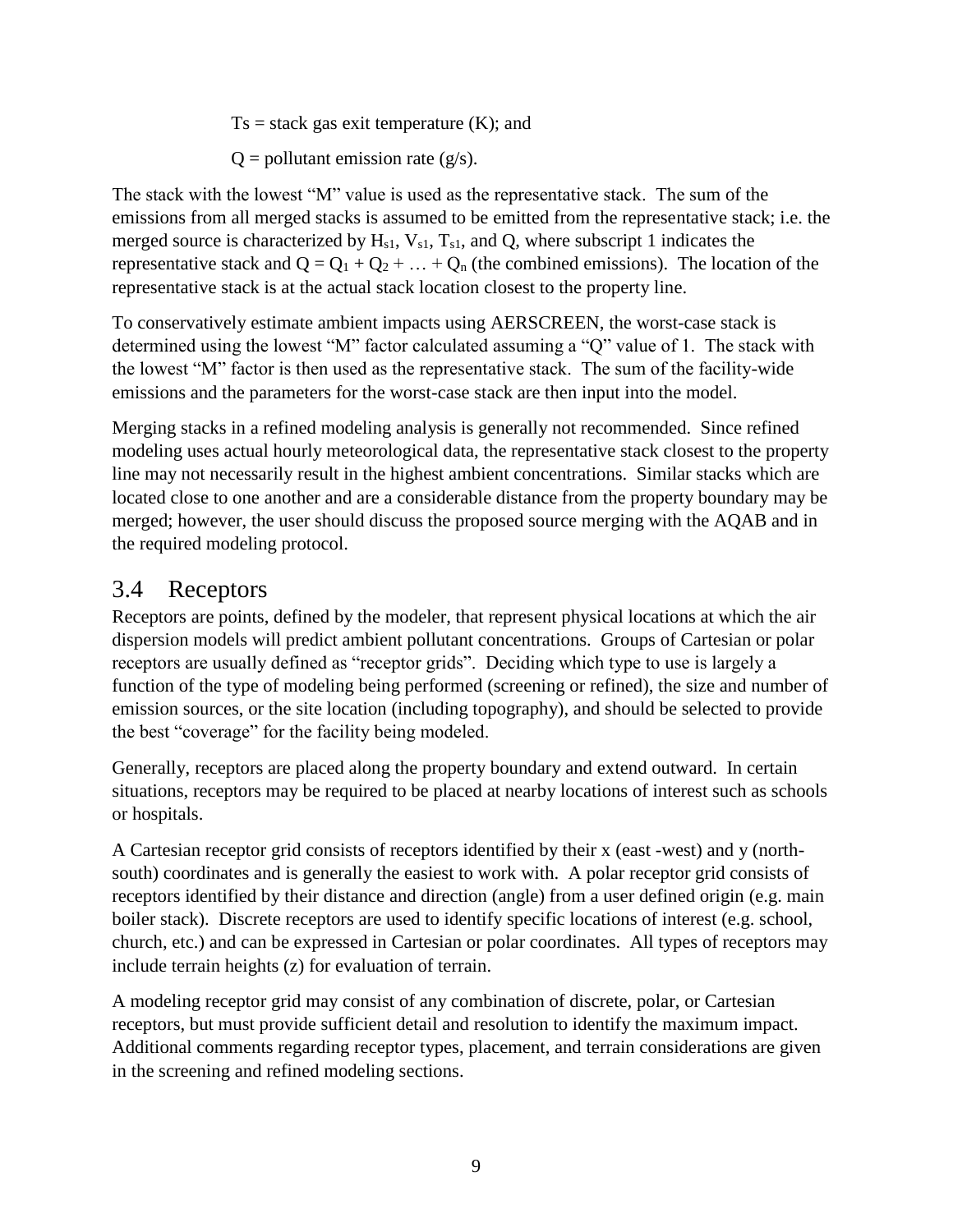#### <span id="page-12-0"></span>3.5 Land Use Classification

Land use classification determines the dispersion modeling assumptions applied under convective and stable atmospheric conditions for different diurnal heat-flux profiles observed in urban and rural environments. The different classifications, urban or rural, incorporate distinct pollutant dispersion characteristics and will affect the estimation of downwind concentrations when used in the model. With few exceptions, (e.g. downtown areas of large cities such as Raleigh, Charlotte, Greensboro, etc.), most of North Carolina should be considered rural for modeling purposes. If additional clarification is warranted or desired, contact the AQAB.

#### <span id="page-12-1"></span>3.6 Recommended Models

The dispersion models recommended in this guidance are consistent with the EPA model recommendations given in the EPA Guidelines, Appendix A to Appendix W of 40 CFR part 51, dated January 2017. Although there are technical and non-technical factors a modeler will consider when deciding which dispersion models should be used, model selection can generally be defined based on terrain (simple or complex) and level of modeling required (screening or refined). A modeling exercise may be limited to a specific model or may require more than one model. Table 1 summarizes the more commonly used models and are those recommended by the AQAB.

#### Table 1 Recommended Models

<span id="page-12-3"></span>

| <b>Model Application</b>          | <b>Screening Models</b> | <b>Refined Models</b> |
|-----------------------------------|-------------------------|-----------------------|
| Flat/Rolling Terrain <sup>a</sup> | AERSCREEN               | AERMOD                |
| Complex Terrain <sup>a</sup>      | AERSCREEN, CTSCREEN     | AERMOD                |

<sup>a</sup> CALPUFF may be used on a case-by-case basis; however, prior approval from DAQ must be obtained

The models listed in Table 1 and other EPA Guideline models can be downloaded from the EPA Support Center for Regulatory Atmospheric Modeling (SCRAM) web site. Web addresses for EPA and SCRAM, as well as other useful sites are listed below:

- US EPA <https://www.epa.gov/>
- EPA Support Center for Regulatory Air Models (SCRAM) <https://www.epa.gov/scram>
- EPA Region 4 (Atlanta) <https://www.epa.gov/aboutepa/about-epa-region-4-southeast>
- NCDAQ/Permits Section <http://deq.nc.gov/about/divisions/air-quality/air-quality-permitting>

- NCDAQ AQAB - [http://deq.nc.gov/about/divisions/air-quality/air-quality-permits/modeling](http://deq.nc.gov/about/divisions/air-quality/air-quality-permits/modeling-meteorology)[meteorology](http://deq.nc.gov/about/divisions/air-quality/air-quality-permits/modeling-meteorology)

#### <span id="page-12-2"></span>3.7 Modeling Reporting Requirements

The modeling reports submitted to the AQAB should be thorough and include an introduction and detailed discussion of the modeling compliance demonstration. Although the length and complexity of the modeling report will be dictated by the complexity of the modeling, each report should contain the following items: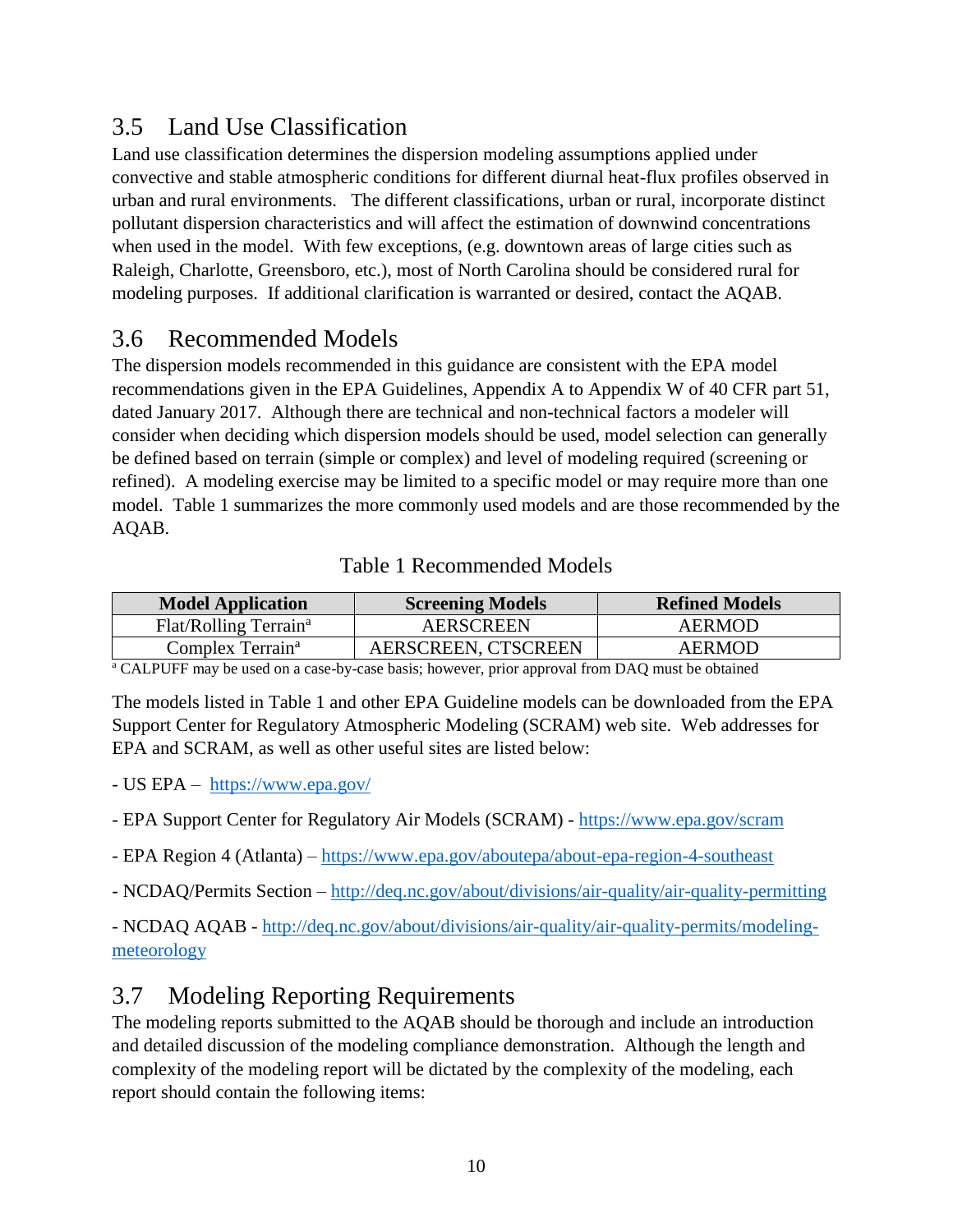- a) A general discussion of plant processes and the types of emission sources under consideration;
- b) A certified plat, signed survey, or copy of the deed from the County Register of Deeds Office, in that order of preference, of the industrial site clearly locating all property boundaries;
- c) A detailed site map showing locations of property boundaries, emission sources (existing and proposed), existing and proposed facility buildings or structures [the map must show the dimensions (height, width, length) of all buildings and structures], and any public right-of-ways traversing the property (e.g. roads, railroad tracks, rivers, etc.). The site diagram should also provide a scale and true north indicator and should show UTM coordinates or the latitude/longitude of at least one point (e.g. source or building corner). If known, indicate the format or projection of the UTM coordinates (e.g. NAD27 or NAD83);
- d) A discussion of the facility and source operating scenarios represented in the modeling demonstration. The discussion should include sufficient detail to show facility and source operations are conservatively depicted in the modeling such that facility impacts are below the AAL for the entire meteorological data period. For example, modeling for a 24-hour pollutant should include a discussion of source and facility daily operating hours, batch processing times, and/or engine loads represented in the modeling.
- e) A list of all the facility toxic air pollutants, their emission rates, and their respective NC air toxic emission rate as listed in 15A NCAC 02Q .0711. Use NC Form 2 (A.4) or an equivalent form:
- f) A list or table of stack parameters for all existing and proposed sources. Use NC Forms 3, 3A, and 3V, (A.5, A.6, A.7) or an equivalent form. If multiple stacks are merged, identify the merged stack and include all "M" factor calculations. List area or volume sources separately and include a short discussion of why these sources are represented as area or volume sources. All fugitive emissions should be identified and quantified;
- g) A Good Engineering Practice (GEP) analysis using NC Form 1 (A.3) or an equivalent form. All individual or combined structures (those within 1L of each other) with a region of influence (5L) extending to one or more sources must be included in the GEP analysis. As necessary, discuss techniques for calculating GEP stack height for each structure. Refined BPIP modeling output is generally accepted by the AQAB as an acceptable GEP analysis which limits the need for a detailed discussion of GEP rules and regulations.
- h) All emission calculations used to derive source parameters (e.g.  $\sigma_{\nu 0}$  and  $\sigma_{\nu 0}$  calculations);
- o) If using an AERMET dataset processed by AQAB, provide a short discussion of the proposed meteorological data (e.g. stations and years selected); **if using on-site or other alternative AERMET dataset**, provide detailed discussion of raw data selection and processing options under Stages 1-3 of the AERMINUTE processing, AERSURFACE inputs and precipitation analysis, and any data substitution methods);
- p) **Electronic files** submitted with the report to include:
	- a. If applicant processes own meteorological data:
		- i. For on-site meteorological data: All applicable calibration and data validation records, and quality assurance plan documents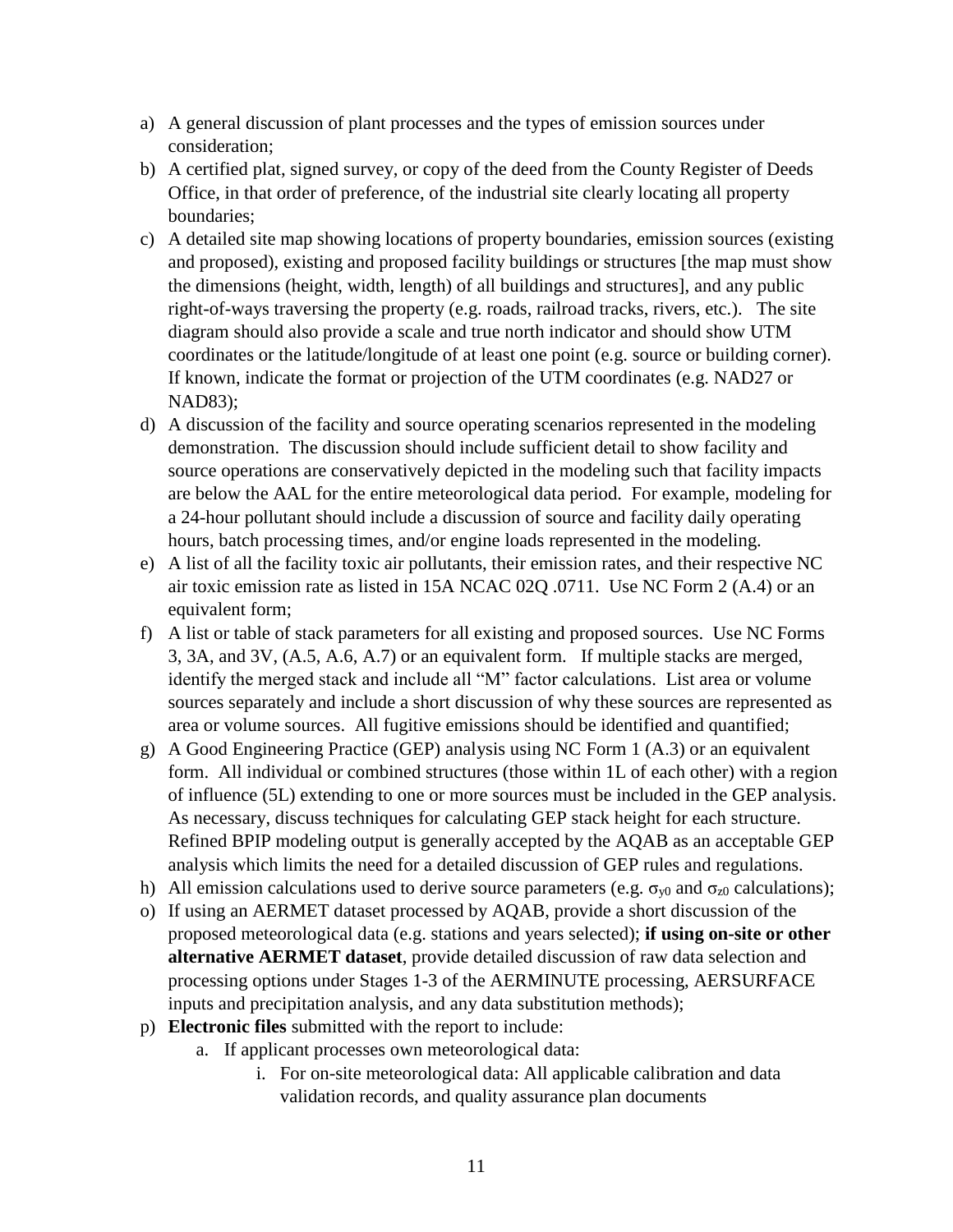- ii. All land use raw data, AERSURFACE input control files, and spreadsheets for precipitation analysis
- iii. All raw 1-minute and/or 1-hour meteorological surface and upper air data files, input control files (e.g., AERMET stages 1-3 files, AERMINUTE inputs), and spreadsheets used for any data-substitutions
- iv. All building downwash input and output files
- v. All terrain raw data files and pre-processor input control files (e.g., AERMAP), and receptor output files
- vi. All model control input and output files, and any include files (e.g., hourly emissions files, background ozone data files, etc.)
- b. If applicant uses AQAB-processed meteorological data:
	- i. All building downwash input and output files
	- ii. All terrain raw data files and pre-processor input control files (e.g., AERMAP), and receptor output files
	- iii. All model control input and output files, and any include files (e.g., hourly emissions files, background ozone data files, etc.)
- i) A short discussion of proposed receptor locations, resolution, and terrain considerations (from the USGS topographic map). Note: Any changes in topography due to excavating, etc. should be reflected in modeling analysis for review;
- j) A USGS map highlighting the location of the facility, including property boundary identification, which includes a scale and contour interval;
- k) A short discussion of urban/rural considerations;
- l) A short discussion of model(s) selection and version of model used;
- m) A table summarizing modeling results, comparing them with the appropriate AALs.

The forms referenced below and shown in Appendix A may be photocopied and used in the modeling report. The applicant is free to develop and use alternate forms, but all information must be included. The appropriate forms or combination of forms to be submitted to the AQAB will depend on the complexity of the modeling compliance demonstration. The following forms are recommended for submission for a simple screening or refined modeling analysis.

Form 1 – GEP Analysis

Form 2 – Pollutant Emission Rates

Form 3 (3A and 3V as needed) – Emission Source Parameters

Form 4 – Screen Terrain Calculations

Form S5 – Screening Model Results

Form R5 – Refined Model Results (if applicable)

#### <span id="page-14-0"></span>4.0 Screening Modeling

Applicants proposing to modify an existing facility or construct a new facility in North Carolina, that are not exempt under 15A NCAC 02Q .0702, are required to identify and evaluate the new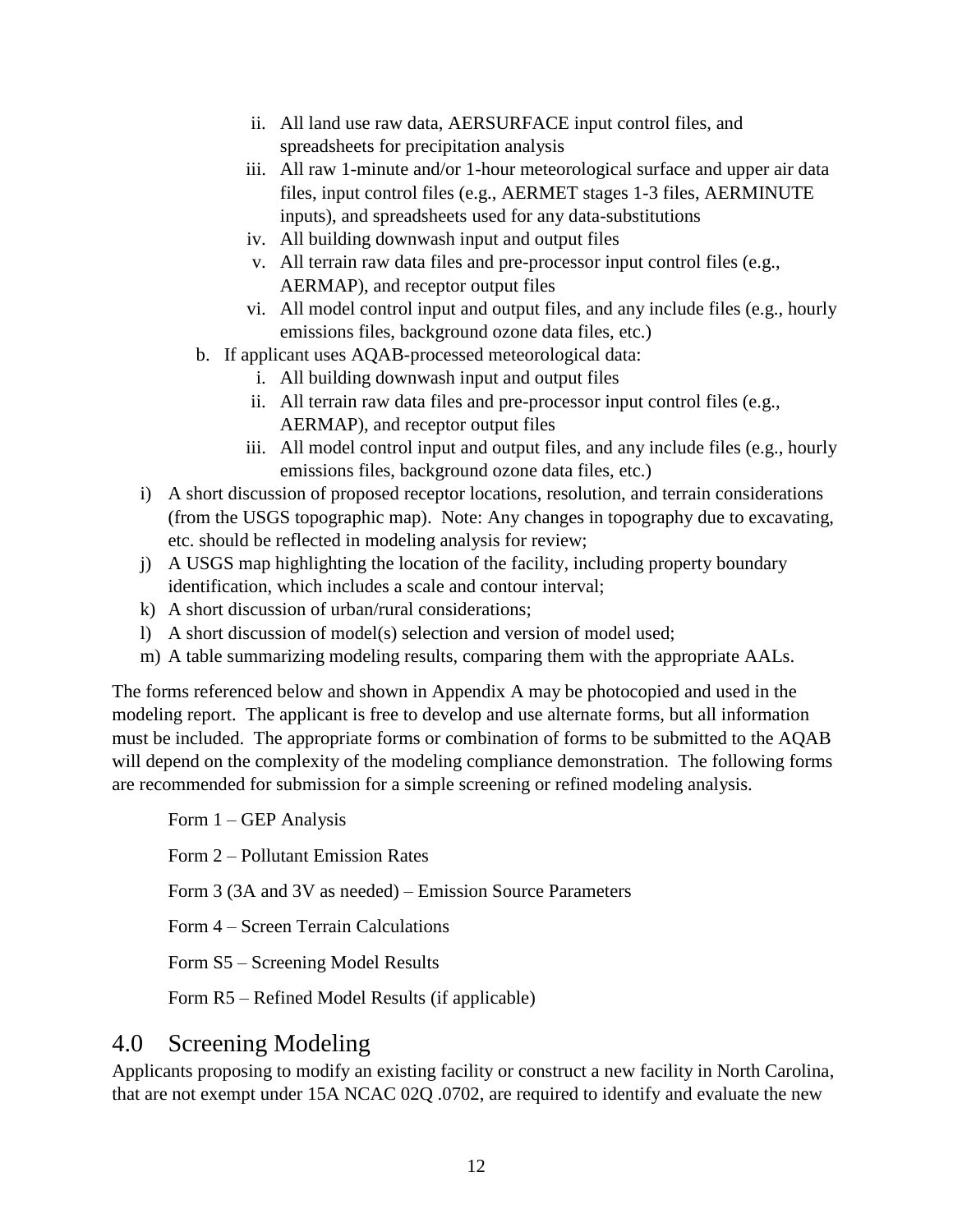air toxic emissions or net increases in existing toxics at their facility. If the applicant is required to perform dispersion modeling to demonstrate compliance with the applicable Acceptable Ambient Levels (AALs) for identified regulated toxics, the AQAB recommends the use of screening models as a first approach to the compliance demonstration. The latest screening models available will estimate pollutant concentrations in cavity regions, and simple, rolling, and complex terrain environments. These screening models are also generally faster and easier to use because they require less detailed data than refined models. They are also preferred because they are designed to provide conservative estimates of pollutant concentrations. The following discussion will mainly reference the EPA AERSCREEN model since this is now the AQAB preferred screening model.

#### <span id="page-15-0"></span>4.1 AERSCREEN

AERSCREEN is a screening-level model based on AERMOD. AERSCREEN includes state-ofthe-art dispersion science and enhanced terrain capabilities. The data input requirements for AERSCREEN are source-specific and are described in detail in the AERSCREEN User's Guide 4, EPA-454/B-11-001. This document can be downloaded [here.](https://www3.epa.gov/scram001/models/screen/aerscreen_userguide.pdf)

The data required to perform simple point source screening modeling are: stack height, exit velocity, stack diameter, exit temperature, individual pollutant emission rates for a single stack, distances from stacks to the property/fence line, and detailed information about any structure within 5L of the stack. Facilities with multiple stacks may merge emissions from all stacks into one representative stack, as appropriate, to determine facility-wide impacts, or sum impacts from separate screening modeling runs for each individual stack. Please see the AERSCREEN User's Guide for further details on inputs for area and volume sources. For facilities located in elevated and rolling terrain, a National Elevation Dataset (NED) file for the area surrounding the source can be obtained from the Multi-Resolution Land Characteristics Consortium (MRLC) at: [http://www.mrlc.gov/viewerjs/.](http://www.mrlc.gov/viewerjs/)

The following are the recommended screening model options for a single point source:

- a) Stack exit velocity: For stacks with raincaps use the POINTCAP source type, and for stacks with horizontal discharge use the POINTHOR source type. POINTCAP or POINTHOR source types require knowledge of stack actual flow rate, exit temperature, and stack diameter. If stack actual flow rate, exit temperature, or stack diameter are uncertain or unknown, use an exit velocity of 0.01 m/s.
- b) Stack exit temperature: use actual stack exit temperature associated with modeled actual flow rate and based on reliable engineering data.
- c) Receptor height (flag pole) = 0 m, unless considering impacts on nearby buildings, balconies, highway overpasses, etc. The distance to flag pole receptors should be identified using the discrete receptor option (i.e. do not use the automated distance receptor array for flag pole receptor heights).
- d) Urban/rural options (described in Section 3.5): Choose rural except when a source is in urbanized areas (e.g. near downtown areas of Raleigh, Charlotte, Greensboro, etc.)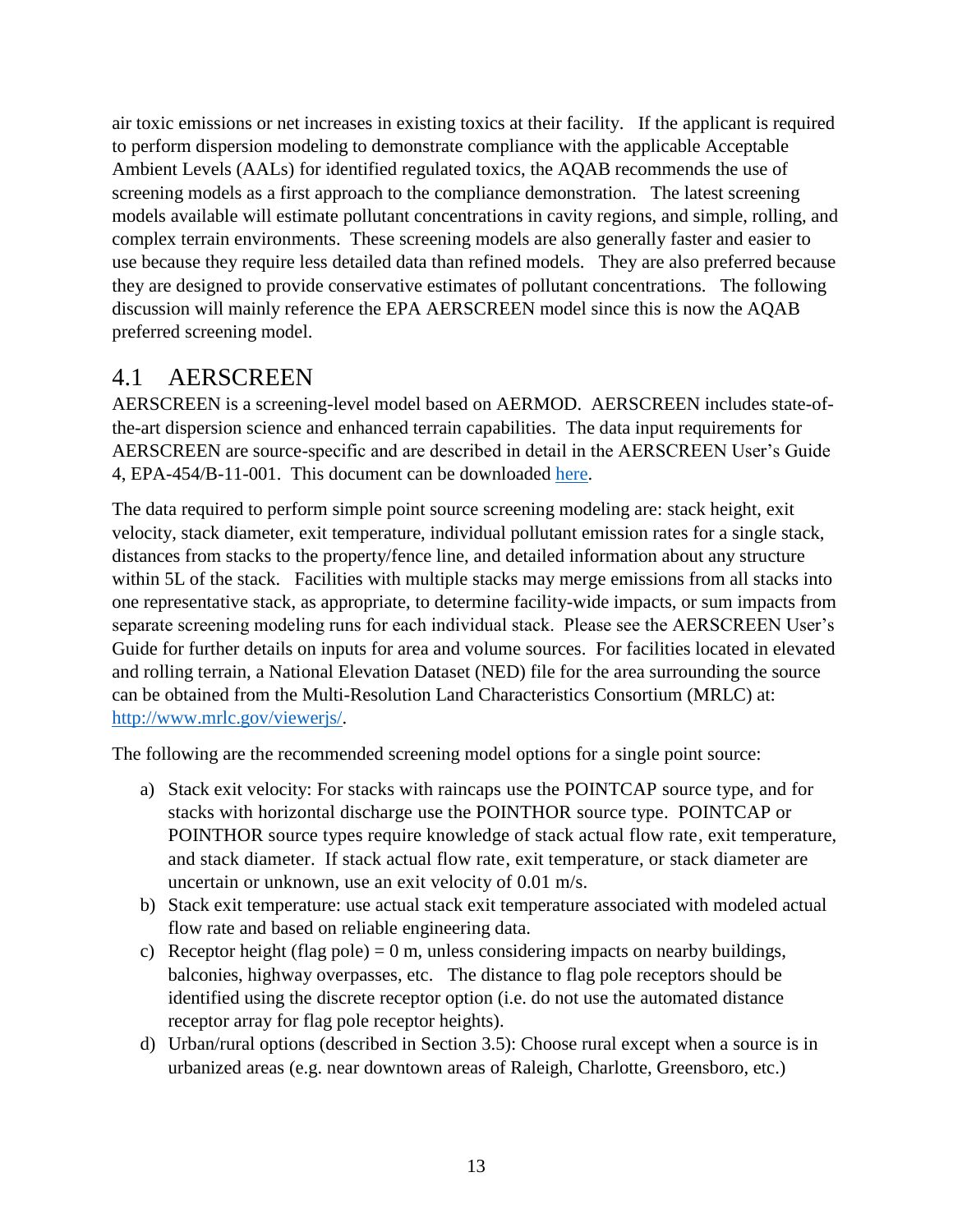- e) Building downwash: For building downwash effects, the user can use either a preexisting BPIP file or enter certain information about nearby buildings directly. The parameters required if entering the building information directly into the model are: 1) building height, 2) maximum horizontal building dimension, 3) minimum horizontal building dimension, 4) the maximum horizontal building dimension angle from true north (0-179 degrees), 5) direction of the stack from the building center (0-360 degrees), 6) distance between the stack and building center. If several buildings exist within the vicinity of the modeled source and a pre-existing BPIP input file is not used, the buildings should be evaluated through a GEP analysis to determine the controlling structure to be used for screening model input.
- f) Terrain heights should generally be included for all sources and terrain configurations.
- g) Discrete or flagpole receptors may be entered for any areas of interest in the analysis.
- h) The source location can be entered in either Lat/Lon or UTM coordinates.
- i) When using NED elevation data files (1-arc-second resolution recommended), select the NAD 1983 dataset option. Note: Geotiff file format required for input to AERMAP.
- j) Automated receptor array: Recommended and must begin at the nearest location of contiguous property line from the source. It should extend far enough to ensure that the maximum concentration is calculated. Extend the receptor array out to 20 km for taller stacks (height greater than 50 m). If the terrain heights within 5 km  $\left(\sim$ 3 miles) of the modeled stack exceed the stack base elevation, include terrain features.
- k) AERSCREEN determines meteorological conditions by utilizing the MAKEMET preprocessor. MAKEMET inputs are:
	- a. minimum and maximum ambient air temperatures (Fahrenheit or Kelvin)
	- b. Minimum wind speed (m/s)
	- c. Anemometer height (m)
	- d. Surface characteristics type

#### <span id="page-16-0"></span>4.2 Acceptable Ambient Levels (AALs)

After modeling is completed, sum the predicted concentrations for each source for each pollutant. Compare the maximum predicted concentrations for each averaging period to the AALs listed in 15A NCAC 02D .1104 "Toxic Air Pollutant Guidelines". Use the following when comparing to the AALs to determine compliance:

- a) If the 1-hour modeled concentrations are greater than 95% of the appropriate AAL, refined modeling (see Section 5) must be conducted to demonstrate compliance. Alternatively, the applicant may choose to apply additional controls, make source modifications, or consider permit restrictions to reduce the modeled concentrations to 95% or less of the appropriate AAL.
- b) If the total predicted 24-hour and annual concentrations are less than the AALs, no further modeling is necessary.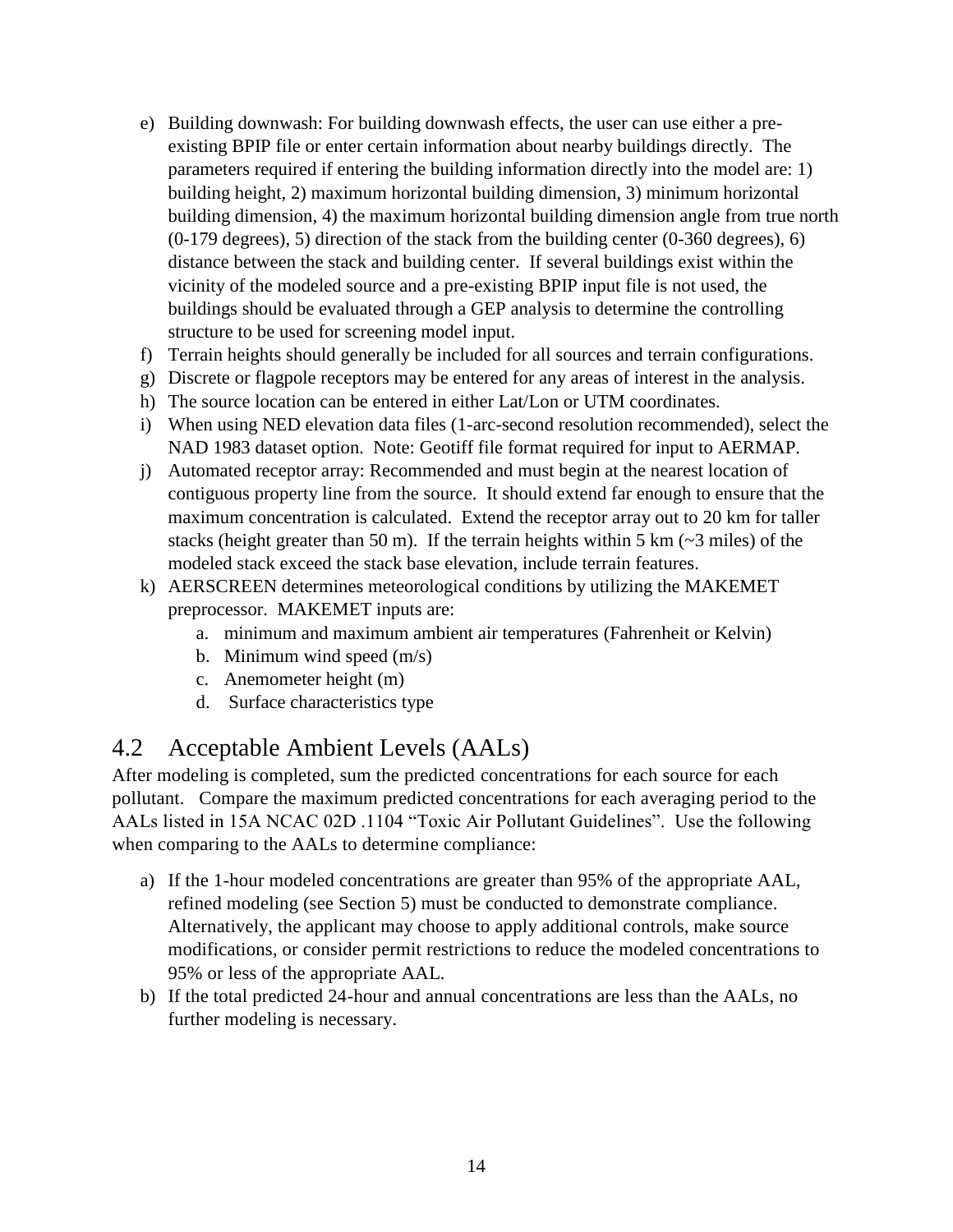#### <span id="page-17-0"></span>5.0 Refined Modeling

If the screening modeling evaluation results in pollutant concentrations that exceed 95% of the 1-hour AAL, and source modifications or permit restrictions are not acceptable alternatives, the source emissions can be modeled using an acceptable refined dispersion model. The refined model is more complex than the screening model and will require more extensive computer hardware and software resources, more detailed input data, and a greater level of modeling proficiency. However, the refined model is more accurate and will generally predict lower ambient pollutant concentrations. The guidance in this section is intended to introduce refined modeling techniques. The user may wish to expand on this introduction by reviewing the material provided in the individual refined model user's guides and the EPA Guideline on Air Quality Models - Appendix W to 40 CFR part 51.

Use of CALPUFF or other alternate models for refined modeling is allowed only for special cases and on a very limited basis. Please contact the AQAB if you wish to use those models.

#### <span id="page-17-1"></span>5.1 AERMOD

AERMOD is a refined model designed to estimate pollutant concentrations for multiple sources, at one or more receptor locations over the averaging period(s) of concern using actual hourly meteorological data, and is the refined model preferred by the AQAB.

AERMOD can evaluate ambient impacts at receptors in all types of terrain (i.e. flat, rolling, and complex). AERMOD may be executed with complex and intermediate terrain receptors in the same manner as with simple terrain receptors. For each source evaluated, AERMOD will determine the appropriate terrain classification (i.e. simple, intermediate, or complex) for all receptors and apply the appropriate algorithm.

The following settings should be used when running AERMOD:

- a) The model should be executed with all regulatory default options unless otherwise approved by the AQAB.
- b) Stack exit velocity: For stacks with raincaps use the POINTCAP source type, and for stacks with horizontal discharge use the POINTHOR source type. POINTCAP or POINTHOR source types require knowledge of stack actual flow rate, exit temperature, and stack diameter. If stack actual flow rate, exit temperature, and stack diameter are uncertain or unknown, use an exit velocity of 0.01 m/s.
- c) Stack exit temperature: use actual stack exit temperature associated with modeled actual flow rate and based on reliable engineering data.
- d) Specify 0.0 degrees Kelvin for discharges at ambient temperature. AERMOD makes the appropriate ambient temperature substitution based on actual hourly temperature obtained from the meteorological surface data file.
- e) All facility buildings, including separate tiers, should be modeled in the analysis.
- f) Always use the highest impact concentration for comparison to the AAL. Any other arrangement must be approved by the AQAB.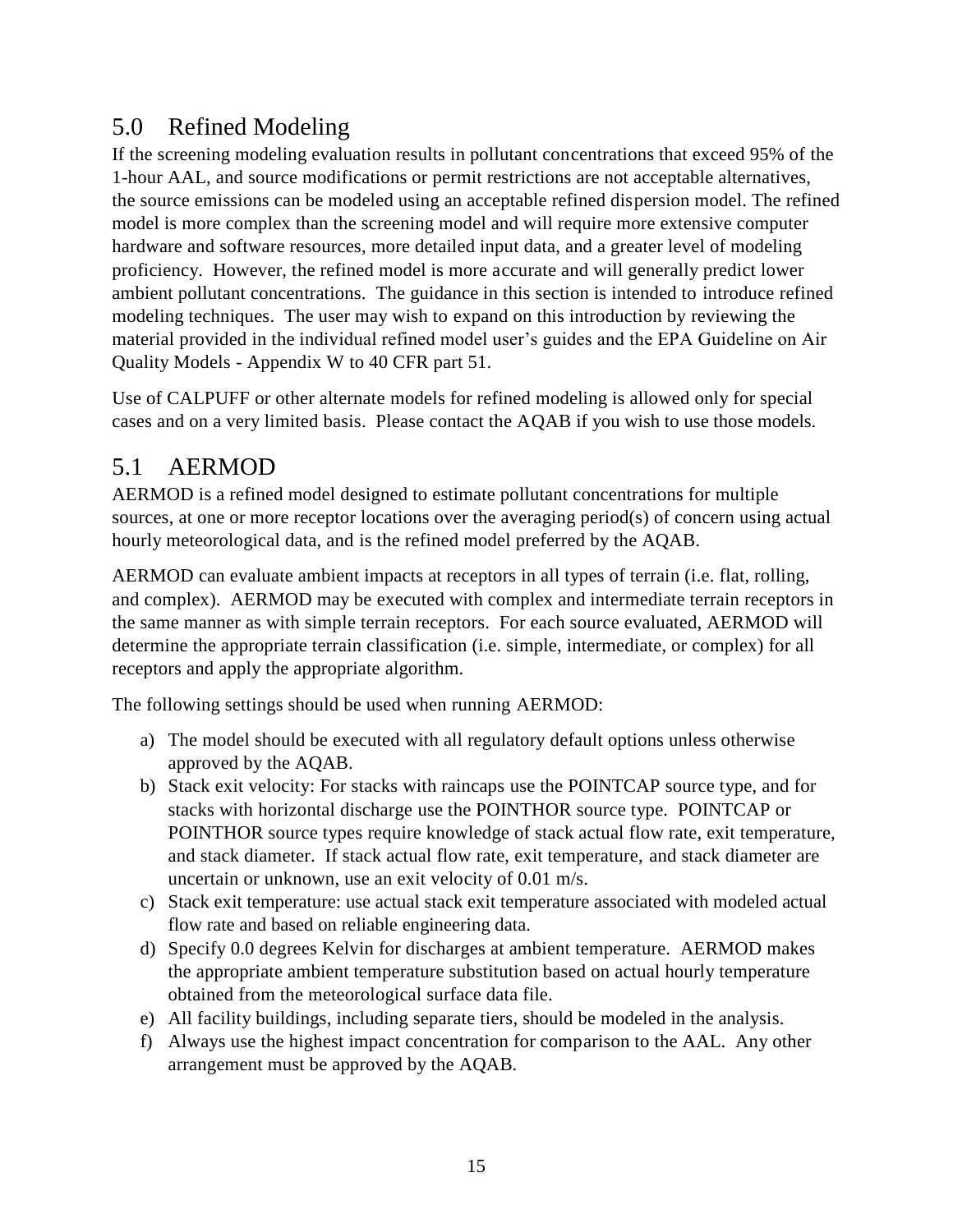g) Urban/rural options (described in Section 3.5): Choose rural except when a source is in urbanized areas (e.g. near downtown areas of Raleigh, Charlotte, Greensboro, etc.)

The data input requirements for AERMOD are source-specific and are described in detail in the User's Guide for the AMS/EPA Regulatory Model - AERMOD<sup>5</sup>, EPA-454/B-03-001. This document can be downloaded [here.](https://www3.epa.gov/ttn/scram/models/aermod/aermod_userguide.pdf)

#### <span id="page-18-0"></span>5.2 Receptor Grids

AERMOD uses a combination of coarse and refined receptor grids, and property-line receptors to determine the maximum concentration for each pollutant and pollutant averaging period evaluated. The number and placement of these receptors will vary depending on the modeling scenario, but in all cases, should provide sufficient resolution to identify the maximum pollutant impact.

In designing the receptor grid, emphasis should be placed on resolution and location and not on the total number of receptors. For most facility modeling, the receptor grids should extend out to 5-10 km; generally, taller stacks (>50 meters) require larger receptor grids. The receptor grid should also include terrain elevations when terrain heights exceed source base elevations. Terrain elevations should be processed from USGS National Elevation Dataset (NED) data by the AERMAP program.

Although coarse and refined receptor grids can be used in the same model run, the coarse receptor grid is generally used to identify the general area of maximum impact for each pollutant for each averaging period. The refined receptor grid is then developed and centered on the coarse grid maximum impact and used to identify the maximum pollutant concentrations.

#### <span id="page-18-1"></span>5.2.1 Coarse Grid Array

The coarse receptor grid can be discrete, Cartesian, polar, or any combination thereof, and is used to identify the general area of maximum impact for each pollutant for each averaging period. The polar receptor grid consists of 36 radials extending out from a centralized location with receptors placed along each radial at selected distances from the origin. Due to the nature of the polar grid, receptor resolution quickly diminishes as radial distance increases. This characteristic can often result in a receptor grid that provides insufficient detail to define the area of maximum impact. For this reason, the AQAB discourages the use of polar receptor grids and strongly recommends the use of Cartesian and/or discrete receptor grids.

The coarse Cartesian receptor grid is a rectangular pattern of receptors with a resolution greater than 100 meters but less than 1000 meters. The exact receptor placement will vary from one modeling scenario to another. A resolution of 100 meters is recommended for receptors placed along the property boundary. If the minimum source to property distance is less than 100 meters, discrete receptors are placed at 25-meter intervals along the property boundary near the source(s) identified. For toxic pollutants, discrete receptors along the public right-of-ways traversing the facility property are required only for the 1-hour averaging period evaluation.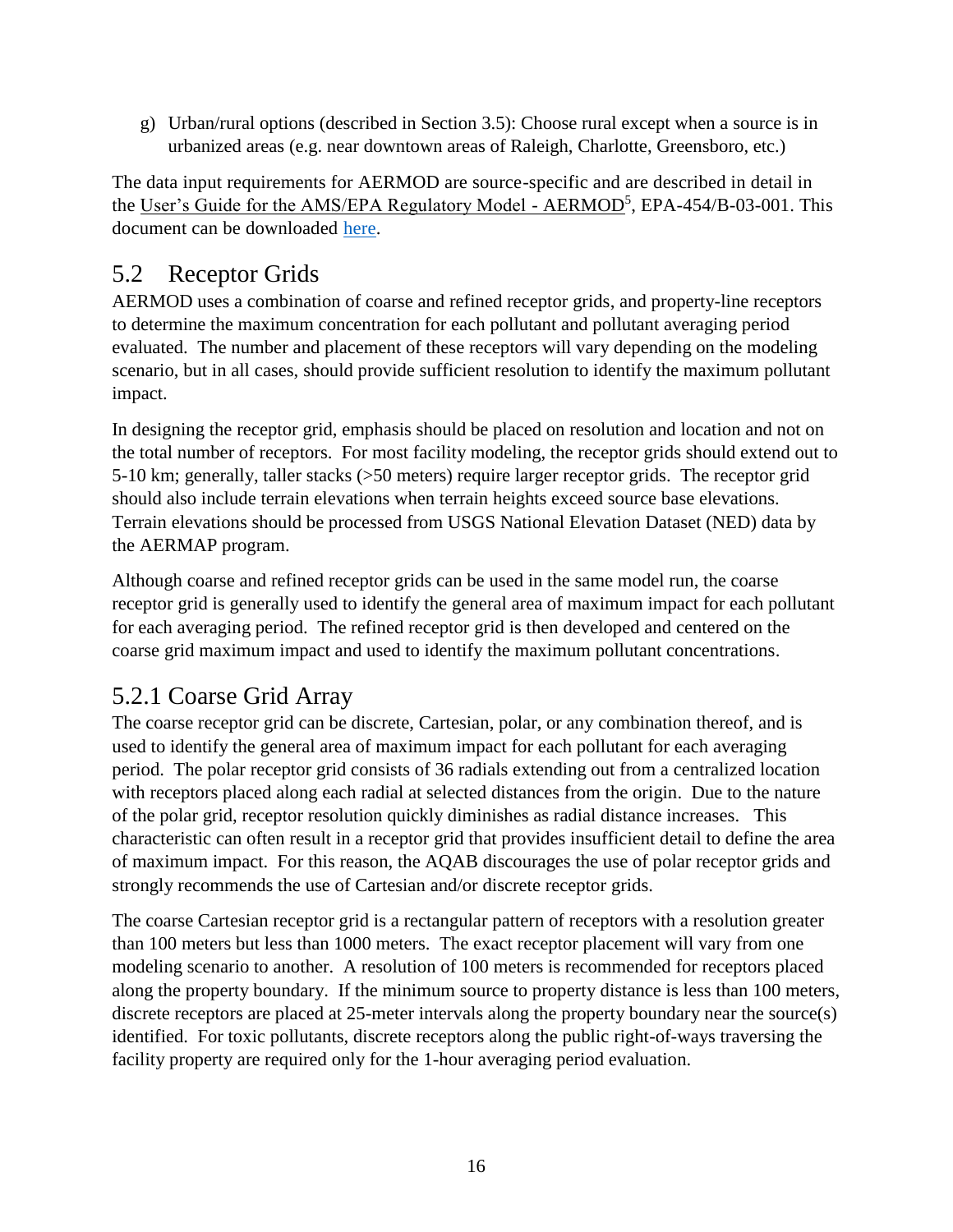## <span id="page-19-0"></span>5.2.2 Refined Receptor Grid Array

The refined receptor grid is used to ensure the maximum impact for each pollutant for each averaging period has been identified. The refined grid is a Cartesian and/or discrete receptor grid and can be developed based on the coarse receptor grid analysis, or can be developed and used in lieu of the coarse receptor grid.

If a coarse receptor grid is initially used to identify the area of maximum impact, the refined receptor grid with 100-meter resolution is centered on the coarse grid receptor of maximum impact for each pollutant for each averaging period. The refined grid should be of sufficient size to ensure that the refined receptor indicating the maximum predicted concentration has at least one receptor on all sides showing a lower concentration. The location of maximum coarse grid impact may vary depending on the pollutant and averaging period; subsequently, the refined modeling analyses may require more than one refined receptor grid.

#### <span id="page-19-1"></span>5.3 AERMAP

Terrain elevations for receptors should be processed from USGS National Elevation Dataset (NED) data by the AERMAP program. The NED data can currently be retrieved from the Multi-Resolution Land Use Characteristics Consortium website at: [http://www.mrlc.gov.](http://www.mrlc.gov/)

Use of the old DEM quads is strongly discouraged because of documented problems with some of the data and lack of updates; the NED data set is improved, better maintained, and more frequently updated. The AQAB can provide assistance on retrieving and using this data. AERMAP should also be used to assign initial base elevations for sources and structures from the same NED data. These onsite elevations, whether from NED or another source, may need to be adjusted manually to account for site grading and to ensure that the data values are consistent with surrounding receptor elevations. Different sources of elevation data may have different absolute values for the same point and it is important that an accurate assessment of the actual elevations be made before the information is input to the model.

The data input requirements for AERMAP are described in detail in the User's Guide for the AERMOD Terrain Preprocessor (AERMAP)<sup>6</sup>, EPA-454/B-03-003. This document can be downloaded from the EPA SCRAM web site.

### <span id="page-19-2"></span>5.4 Meteorological Data/AERMET

Refined models, such as AERMOD use actual meteorological data, hourly or averaged, collected from a pre-determined, representative, National Weather Service (NWS) station, or as part of an on-site data collection program, and can use up to five (5) years of data. In some cases, with AQAB approval, data collected at local universities, FAA sites, military bases, industries, or pollution control agencies may be used. Meteorological data should be selected based on climatological representativeness and the ability of the data to accurately characterize atmospheric transport and dispersion in the location of the facility. Appendix B contains a list of recommended NWS meteorological data sets to be used for refined modeling for each county in NC.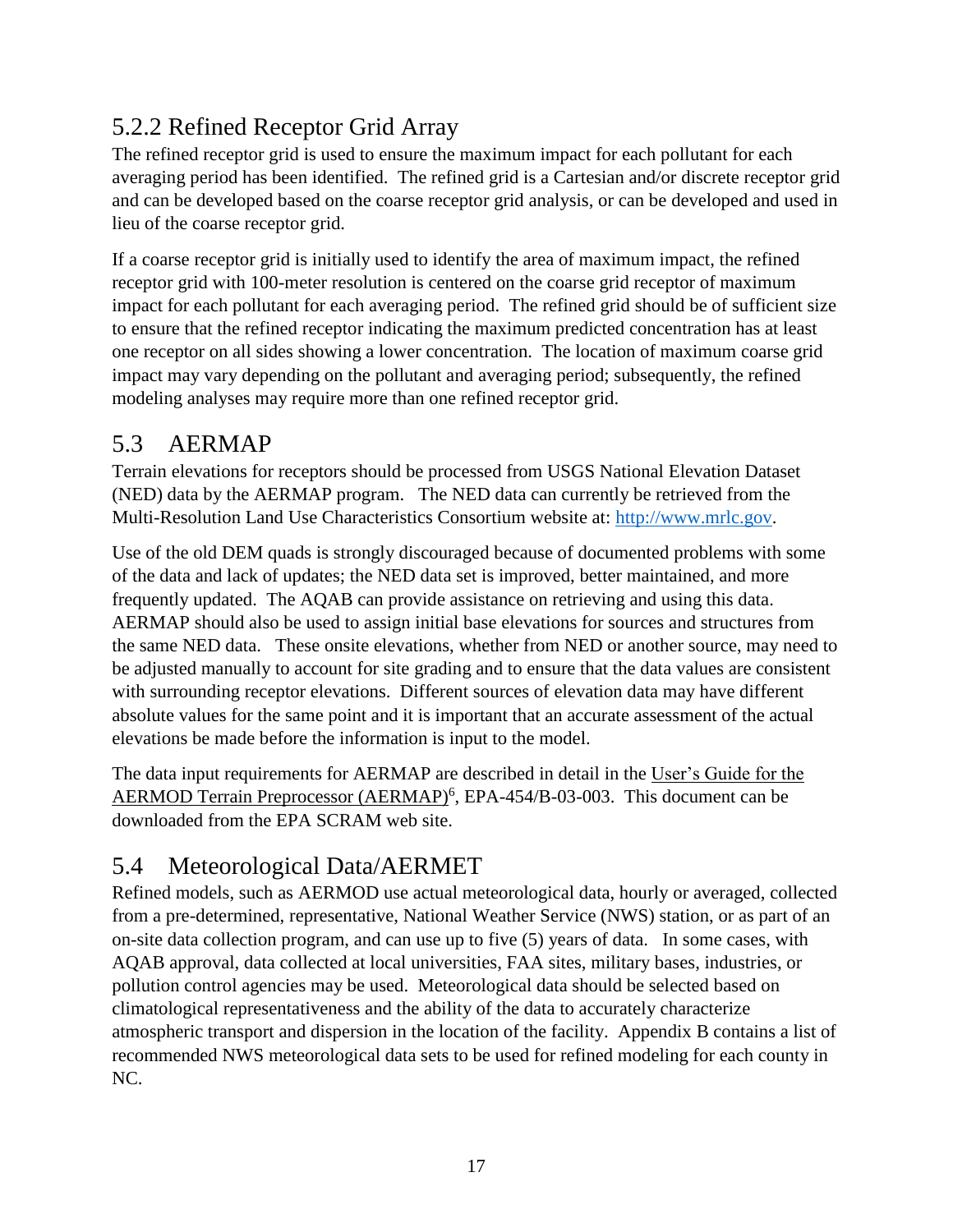When using AERMOD, the AQAB provides five-year meteorological surface and upper-air profile data sets pre-processed by AERMET. The parameters of albedo, Bowen ratio, and surface roughness have been determined by the AQAB and are available upon request. Use the table in Appendix B for the recommended NWS meteorological data set as designated for each county.

Any use of on-site or other meteorological data that has not been processed by the AQAB will require prior approval. The AQAB will assist in the selection of surface characteristics to be used in the AERMET meteorological data processing. If solar radiation data and delta-T data are collected on-site, the bulk Richardson method (i.e., 'BLKRN') should be specified in AERMET stage 3 processing. The BLKRN method uses solar radiation and delta-T measurements to calculate daytime and nighttime meteorological parameters, respectively. The data input requirements for AERMET are described in detail in the User's Guide for the AERMOD Meteorological Preprocessor (AERMET)<sup>7</sup>, EPA-454/B-03-002. This document can be downloaded from the EPA SCRAM web site.

The latest version of AERMET provides added capabilities and options for refining meteorological parameters derived under low-wind, stable conditions. The option for refining horizontal friction velocity under low-wind, stable conditions, or "ADJ\_U\*", has recently been recommended by EPA as a regulatory option for modeling applications. As such, AQAB has processed AERMET data sets using the ADJ\_U\* option for all NWS stations in the state, and will share these data sets with applicants upon request. Note: use of these alternative, ADJ\_U\* data sets for toxics modeling will require justification. Justifications should demonstrate that model design concentrations are dominated and controlled by stable, low-wind conditions such that application of the ADJ\_U\* option is valid. Contact the AQAB for more information if you wish to utilize the ADJ $U^*$  option.

Under certain circumstances (i.e. complex terrain, land-sea breezes) applicants may choose to use MM5/WRF gridded meteorological data to be representative of a site. Using a gridded meteorological dataset will require running the Mesoscale Model Interface Program (MMIF) to generate input files for processing by AERMET. Subsequent outputs from AERMET would then provide meteorological inputs to AERMOD. For more guidance on processing MM5/WRF gridded meteorological data with MMIF, please refer to the EPA guidance page linked [here.](https://www3.epa.gov/ttn/scram/models/relat/mmif/MMIFv3.3_Users_Manual.pdf) Applications of AERMOD using meteorological datasets processed with MMIF should follow recommendations from separate EPA guidance linked [here.](https://www3.epa.gov/ttn/scram/appendix_w/2016/MMIF_Guidance.pdf) Please contact the AQAB before using this method to determine representativeness and validity of gridded meteorological data.

#### <span id="page-20-0"></span>5.5 Complex / Mountainous Terrain

The AERMOD and CALPUFF models can be used to perform refined modeling in complex terrain such as that found in the mountainous regions of N.C. However, use of the CALPUFF model requires extensive data setup requirements and specialized expertise to execute properly and guidance on its use is beyond the scope of this document. Please consult with the AQAB before modeling in mountainous complex terrain.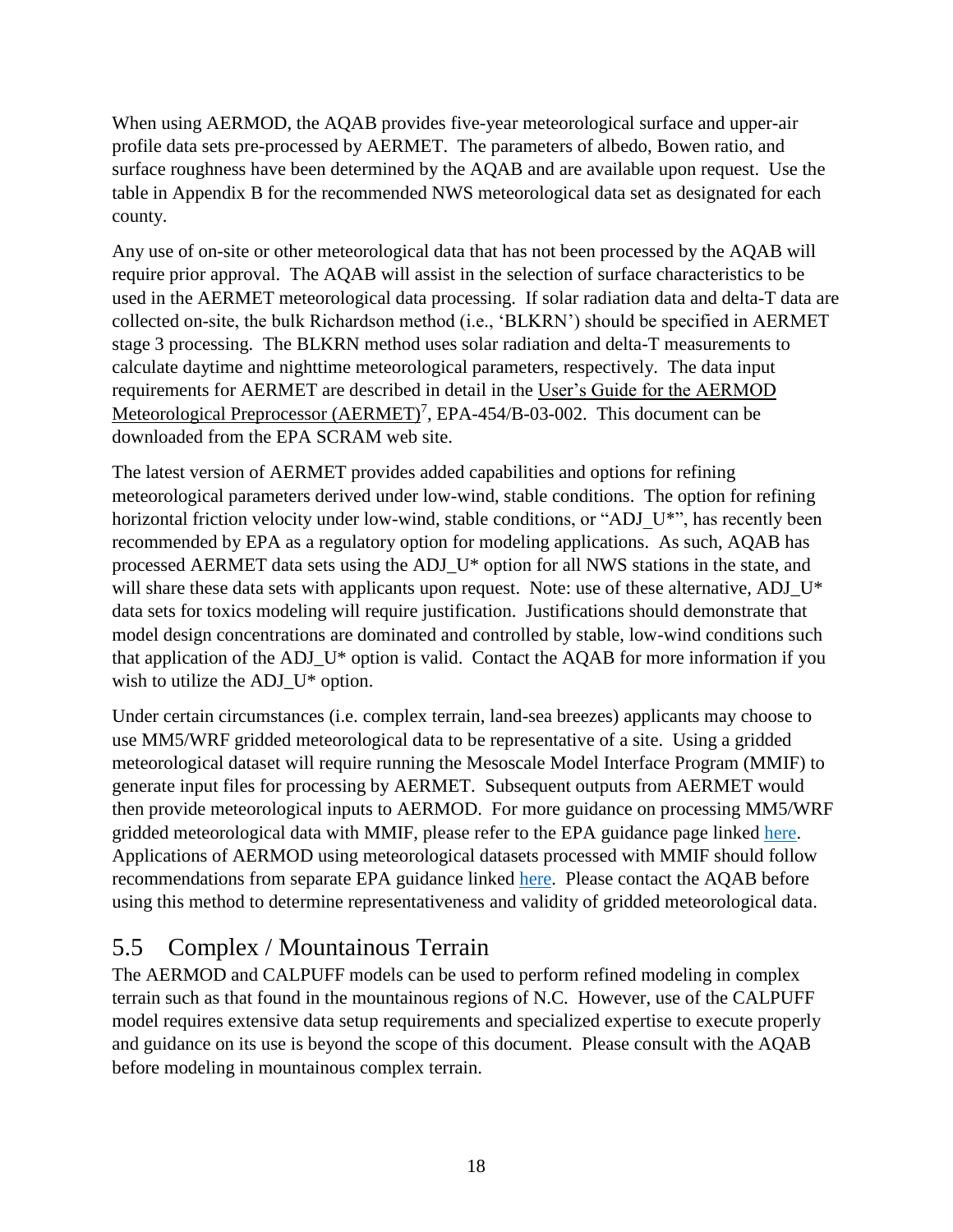#### <span id="page-21-0"></span>5.6 Comparison to AAL

The maximum modeled concentrations for each pollutant are compared to the applicable AAL for each appropriate averaging period. No further modeling is necessary if the most recent year of airport meteorological data is used and the modeling results are below 50% of the applicable AAL. If the predicted concentrations exceed 50% of the applicable AAL, but are less than 100%, the latest five years of appropriate airport meteorological data must be used. In the case of on-site meteorological data, only one year of data is required to demonstrate impacts are less than 100% of the applicable AAL. If the modeling results indicate that ambient concentrations exceed the applicable AAL, permit restrictions and/or source modifications and remodeling will be required to demonstrate compliance.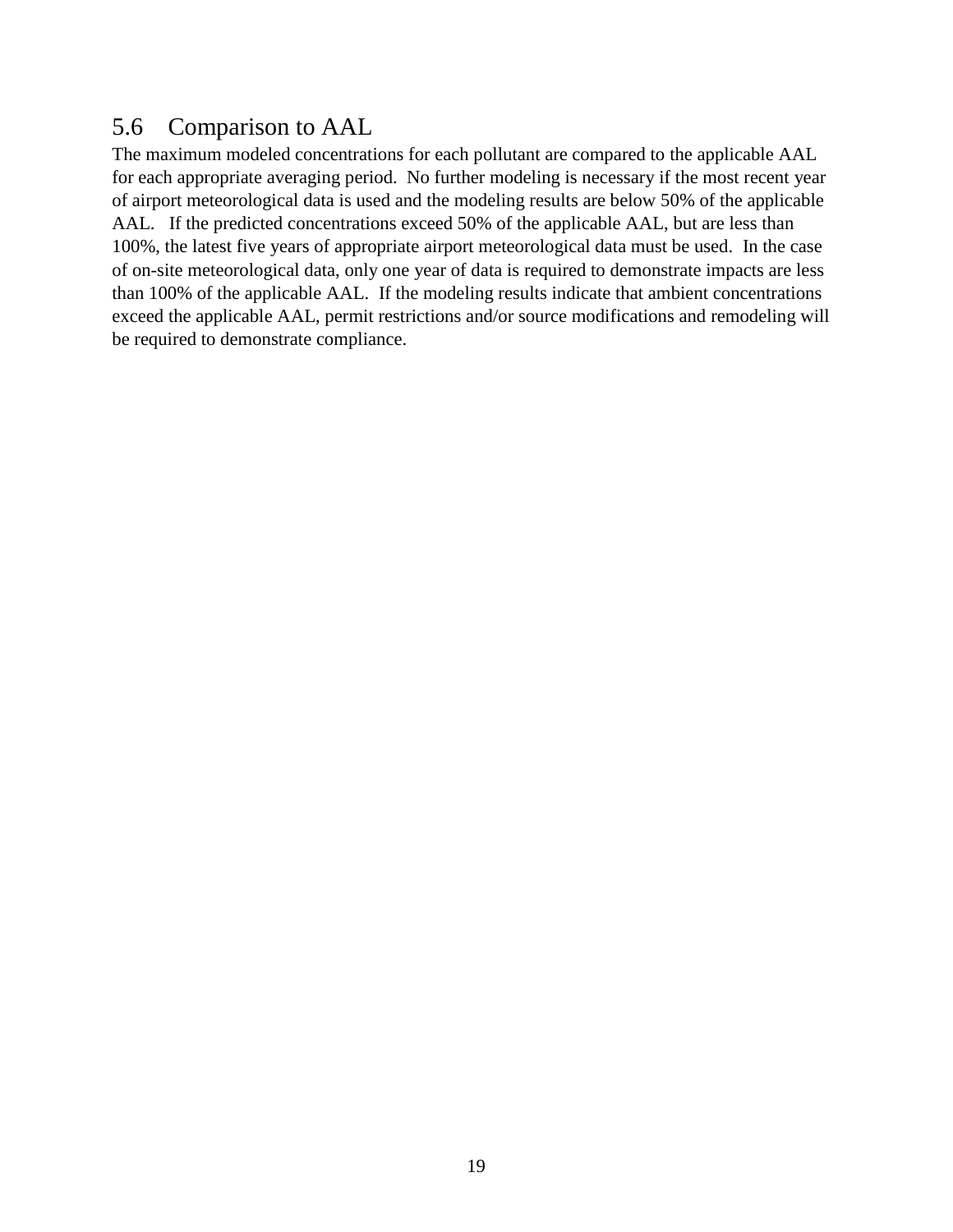#### <span id="page-22-0"></span>6.0 REFERENCES

- 1. "North Carolina Administrative Code, Title 15A, Department of Environment, Health, and Natural Resources, Chapter 2, Environmental Management", Environmental Management Commission, Raleigh, NC, as amended.
- 2. U.S. Environmental Protection Agency, Guidelines on Air Quality Models Appendix W to 40 CFR part 51, U.S. EPA, Research Triangle Park, NC, January 17, 2017.
- 3. U.S. Environmental Protection Agency, Guideline for Determination of Good Engineering Practice Stack Height (Technical Support Document for the Stack Height Regulations) (Revised), EPA 450/4-80-023R, U.S. EPA, Research Triangle Park, NC, 1985.
- 4. U.S. Environmental Protection Agency, AERSCREEN Model User's Guide, EPA 454/B-9516-004, U.S. EPA, Research Triangle Park, NC, December 2016.
- 5. U.S. Environmental Protection Agency, User's Guide for the AMS/EPA Regulatory Model – AERMOD EPA 454/B-16-011, U.S. EPA, Office of Air Quality Planning and Standards, Research Triangle Park, NC, December 2016.
- 6. U.S. Environmental Protection Agency, User's Guide for the AERMOD Terrain Preprocessor (AERMAP) EPA 454/B-03-003, U.S. EPA, Office of Air Quality Planning and Standards, Research Triangle Park, NC, October 2004 (and Addendum, March 2011).
- 7. U.S. Environmental Protection Agency, User's Guide for the AERMOD Meteorological Preprocessor (AERMET) EPA 454/B-16-010, U.S. EPA, Office of Air Quality Planning and Standards, Research Triangle Park, NC, December 2016.
- 8. Scire, Joseph S., David G. Strimaitis, & Robert J. Yamartino, A User 's Guide for the CALPUFF Dispersion Model, Earth Tech, Inc., Concord, MA, 2000.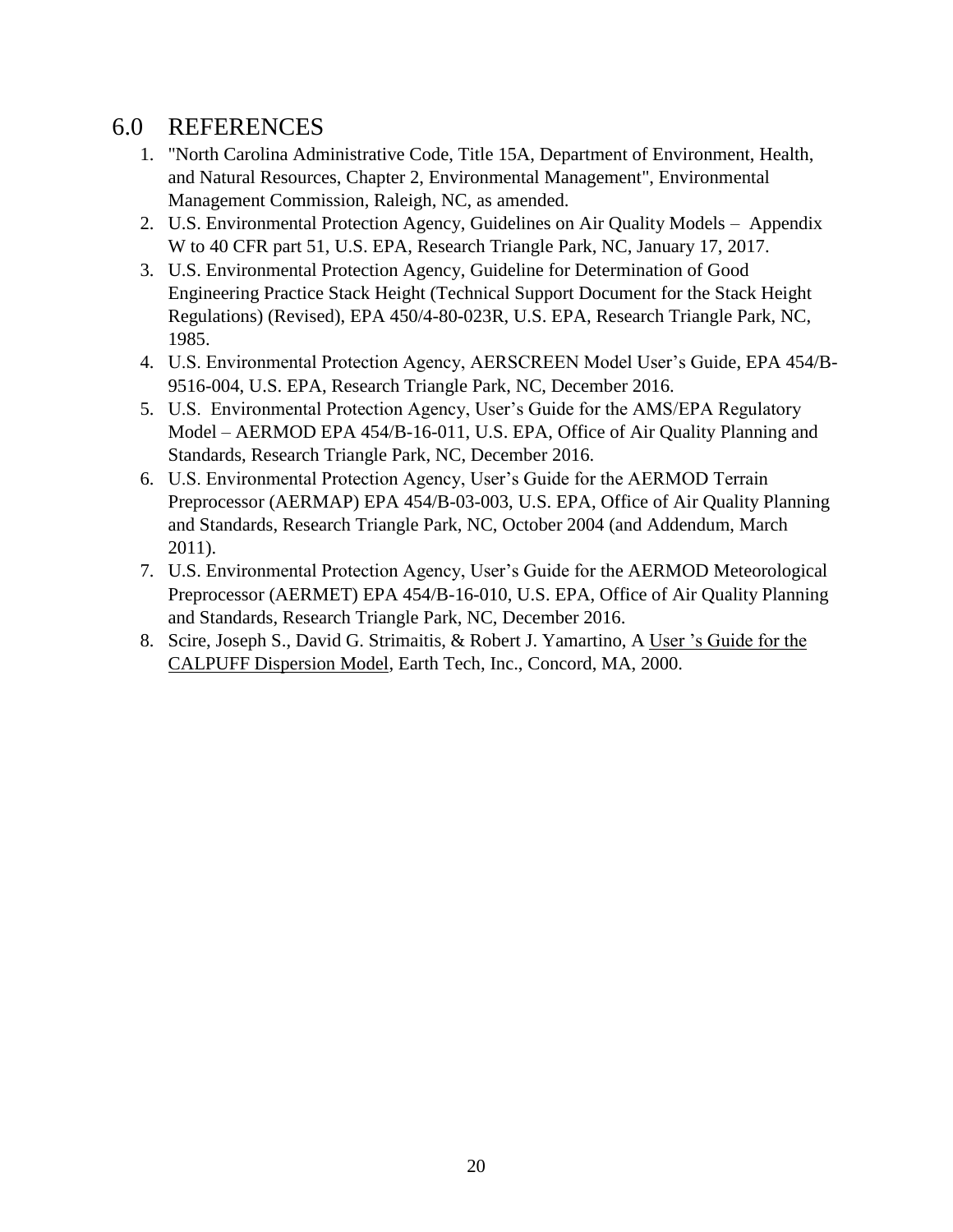# <span id="page-23-0"></span>Appendix A Modeling Report Forms

(Click the product name below to open)

<span id="page-23-1"></span>[A.1 Toxics Protocol Checklist](https://ncdenr.s3.amazonaws.com/s3fs-public/Air%20Quality/permits/files/2016_Permit_Application_Forms/D6.pdf)

[A.2 Modeling Request D3 Form](https://ncdenr.s3.amazonaws.com/s3fs-public/Air%20Quality/permits/files/2016_Permit_Application_Forms/D3.pdf)

[A.3 GEP Analysis Form](https://ncdenr.s3.amazonaws.com/s3fs-public/Air%20Quality/permits/mets/ModelingTables.xls)

[A.4 Pollutant Emission Rates Table](https://ncdenr.s3.amazonaws.com/s3fs-public/Air%20Quality/permits/mets/ModelingTables.xls)

[A.5 Point Source Parameters Table](https://ncdenr.s3.amazonaws.com/s3fs-public/Air%20Quality/permits/mets/ModelingTables.xls)

[A.6 Area Source Parameters Table](https://ncdenr.s3.amazonaws.com/s3fs-public/Air%20Quality/permits/mets/ModelingTables.xls)

[A.7 Volume Source Parameters Table](https://ncdenr.s3.amazonaws.com/s3fs-public/Air%20Quality/permits/mets/ModelingTables.xls)

[A.8 Screen Terrain Calculations Table](https://ncdenr.s3.amazonaws.com/s3fs-public/Air%20Quality/permits/mets/ModelingTables.xls)

[A.9 Screening Model Results](https://ncdenr.s3.amazonaws.com/s3fs-public/Air%20Quality/permits/mets/ModelingTables.xls)

[A.10 Refined Model](https://ncdenr.s3.amazonaws.com/s3fs-public/Air%20Quality/permits/mets/ModelingTables.xls) Results Table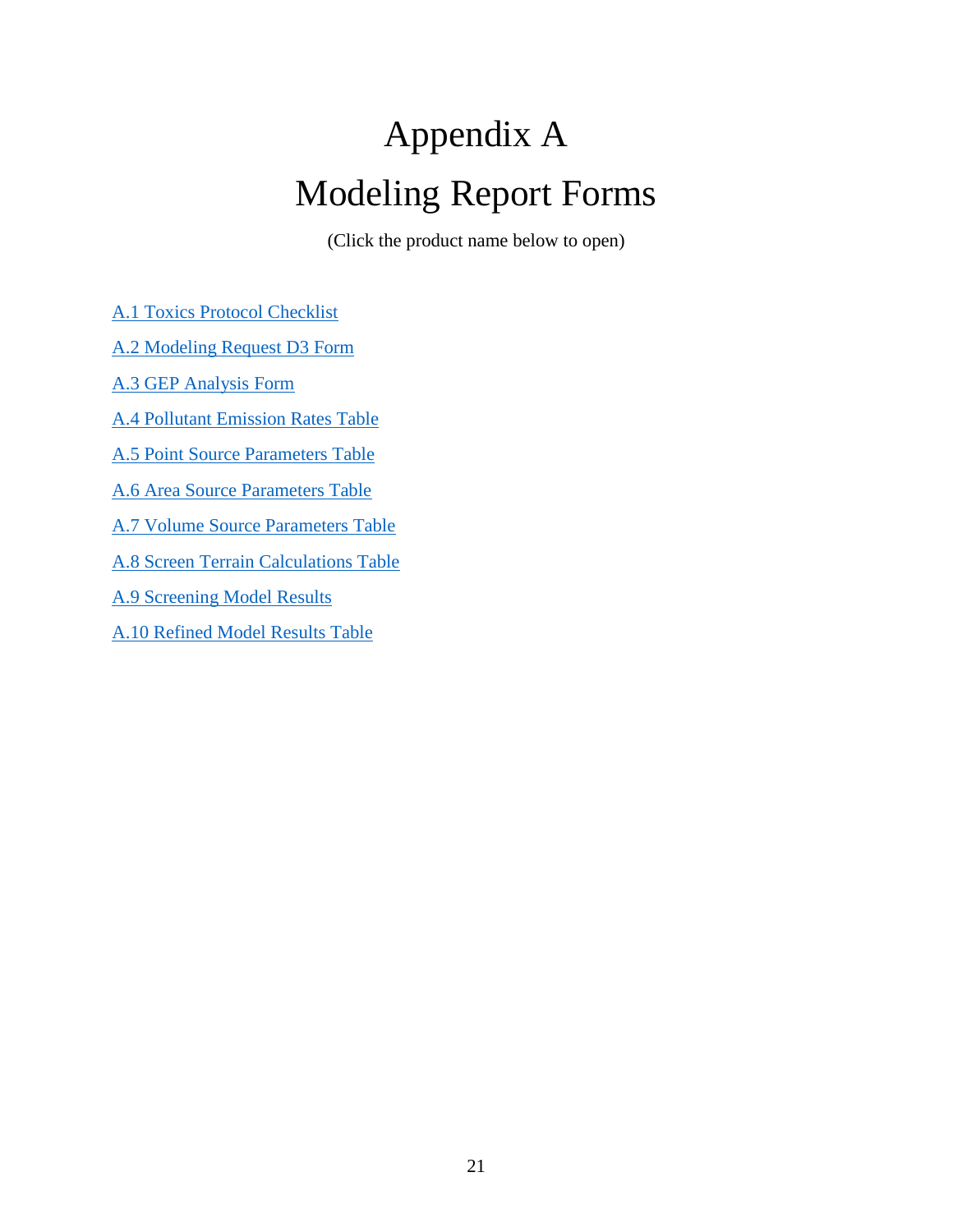# <span id="page-24-1"></span><span id="page-24-0"></span>Appendix B NWS Data Sets for Use with AERMOD

[\(Click here to open document\)](https://ncdenr.s3.amazonaws.com/s3fs-public/Air%20Quality/permits/mets/met_stations_by_county.pdf)

[https://ncdenr.s3.amazonaws.com/s3fs](https://ncdenr.s3.amazonaws.com/s3fs-public/Air%20Quality/permits/mets/met_stations_by_county.pdf)[public/Air%20Quality/permits/mets/met\\_stations\\_by\\_county.pdf](https://ncdenr.s3.amazonaws.com/s3fs-public/Air%20Quality/permits/mets/met_stations_by_county.pdf)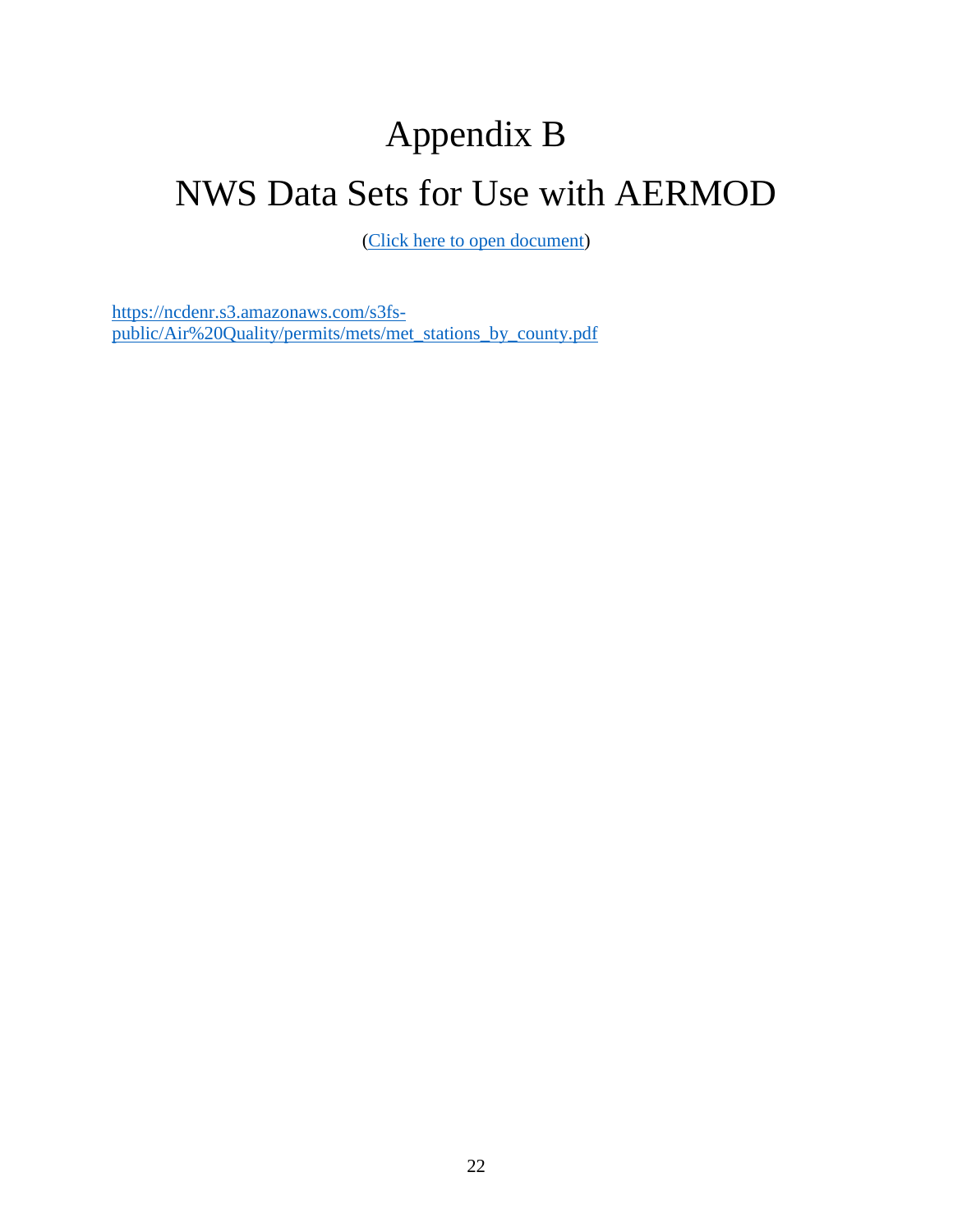# <span id="page-25-1"></span><span id="page-25-0"></span>Appendix C Definitions and Terms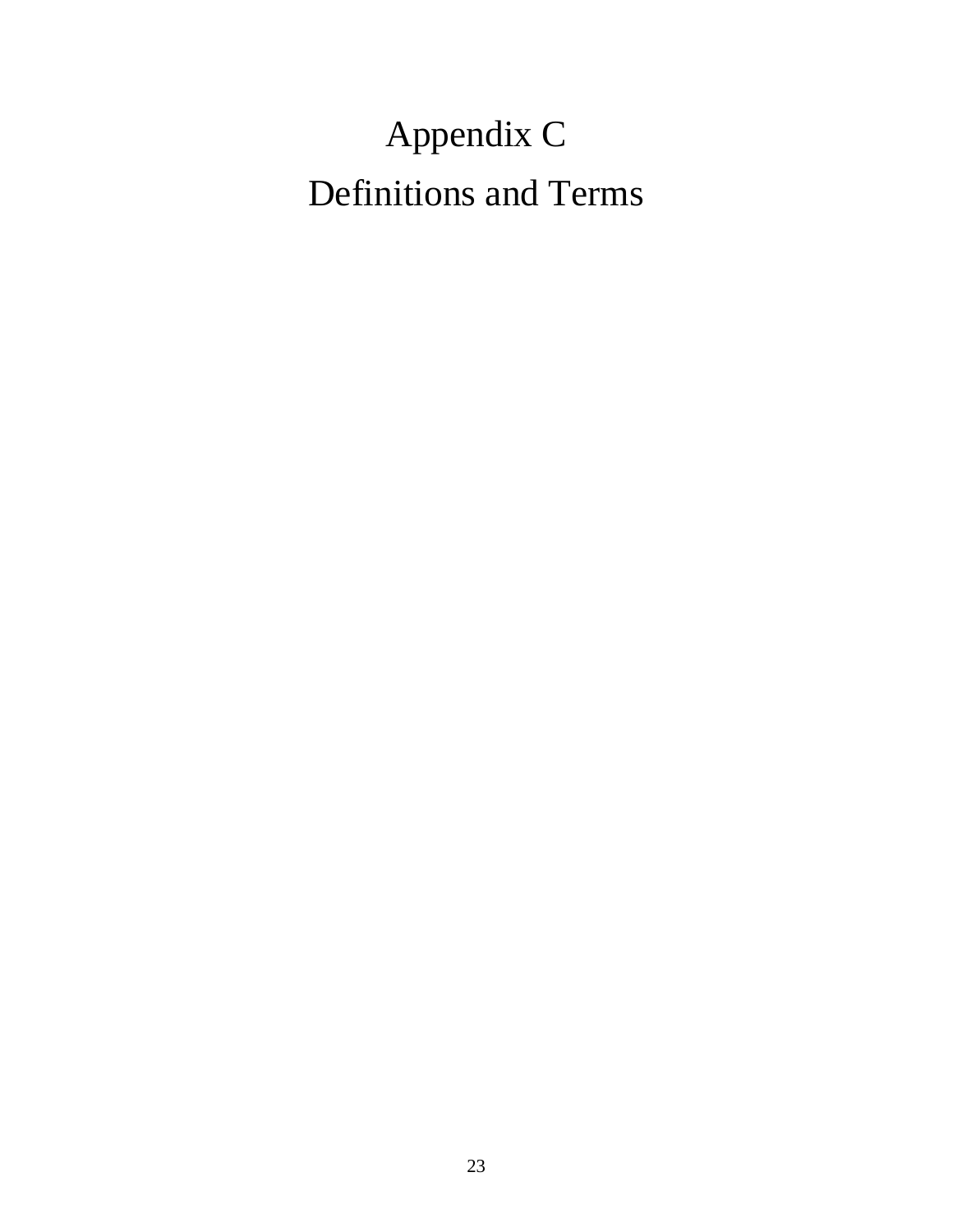#### **DEFINITIONS AND TERMS**

**AAL**: Acceptable Ambient Level

**AQAB**: Air Quality Analysis Branch

**Area source**: Source represented by horizontal area and initial vertical dimension, such as a pond, rock pile, parking lot, or open pit

**Cartesian receptor grid**: Receptors identified by their x (east- west) and y (north- south) coordinates

**Cavity region**: Recirculation zone around buildings

**Complex terrain**: All terrain above stack top

**Discrete receptors**: Receptors used to identify specific locatio ns of interest such as schools, churches, etc., and can be expressed in cartesian or polar coordinates

**Flat terrain**: Terrain at the same elevation as stack base

**GEP stack height**: The height necessary to ensure that emissions from the stack will not result in excessive concentrations of any air pollutant in the immediate vicinity of the sources as a result of atmospheric downwash, eddies, or wakes which may be created by the source itself, nearby structures, or nearby terrain obstacles:  $H<sub>g</sub>= H + 1.5L$ , where L is the lesser dimension of the height of the source or maximum projected width of the adjacent or nearby structure or terrain feature height

**Intermediate terrain**: Terrain at elevations between stack top and plume centerline

**NCDAQ**: North Carolina Division of Air Quality

**Polar receptor grid**: Receptors identified by their distance and direction (angle) from a user defined origin

**PSD**: Prevention of Significant Deterioration

**Simple elevated terrain**: Terrain at elevations lower than stack top

**TAP**: Toxic air pollutant

**USEPA**: United States Environmental Protection Agency

**Volume source**: Source that has lateral and vertical dimensions such as a building with vents, tanks, conveyor belts, flanges and valves